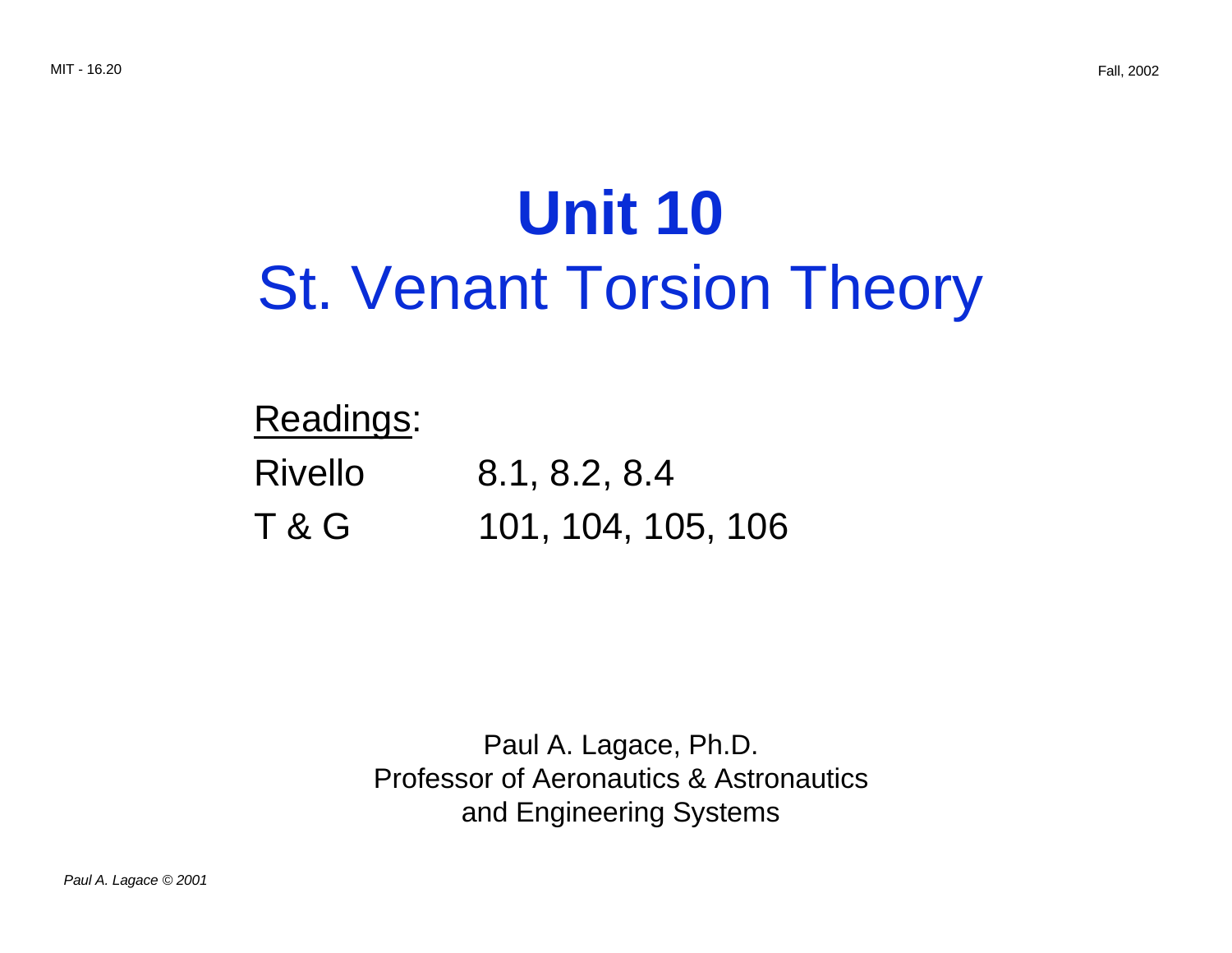# **III. Torsion**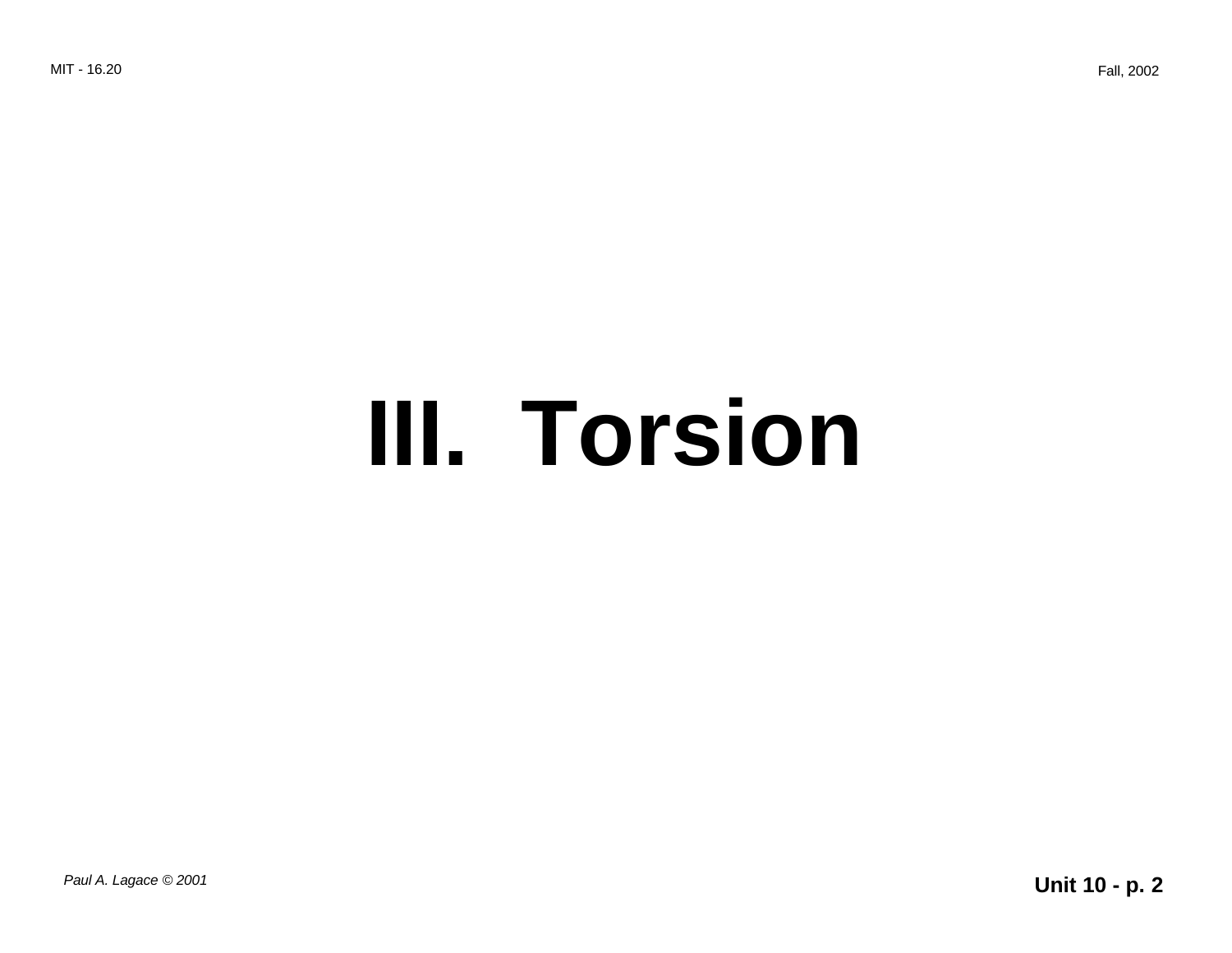We have looked at basic in-plane loading. Let's now consider a second "building block" of types of loading: *basic torsion.* 

There are 3 basic types of behavior depending on the type of cross-section:

1. Solid cross-sections



**"classical" solution technique via stress functions** 

2. Open, thin-walled sections

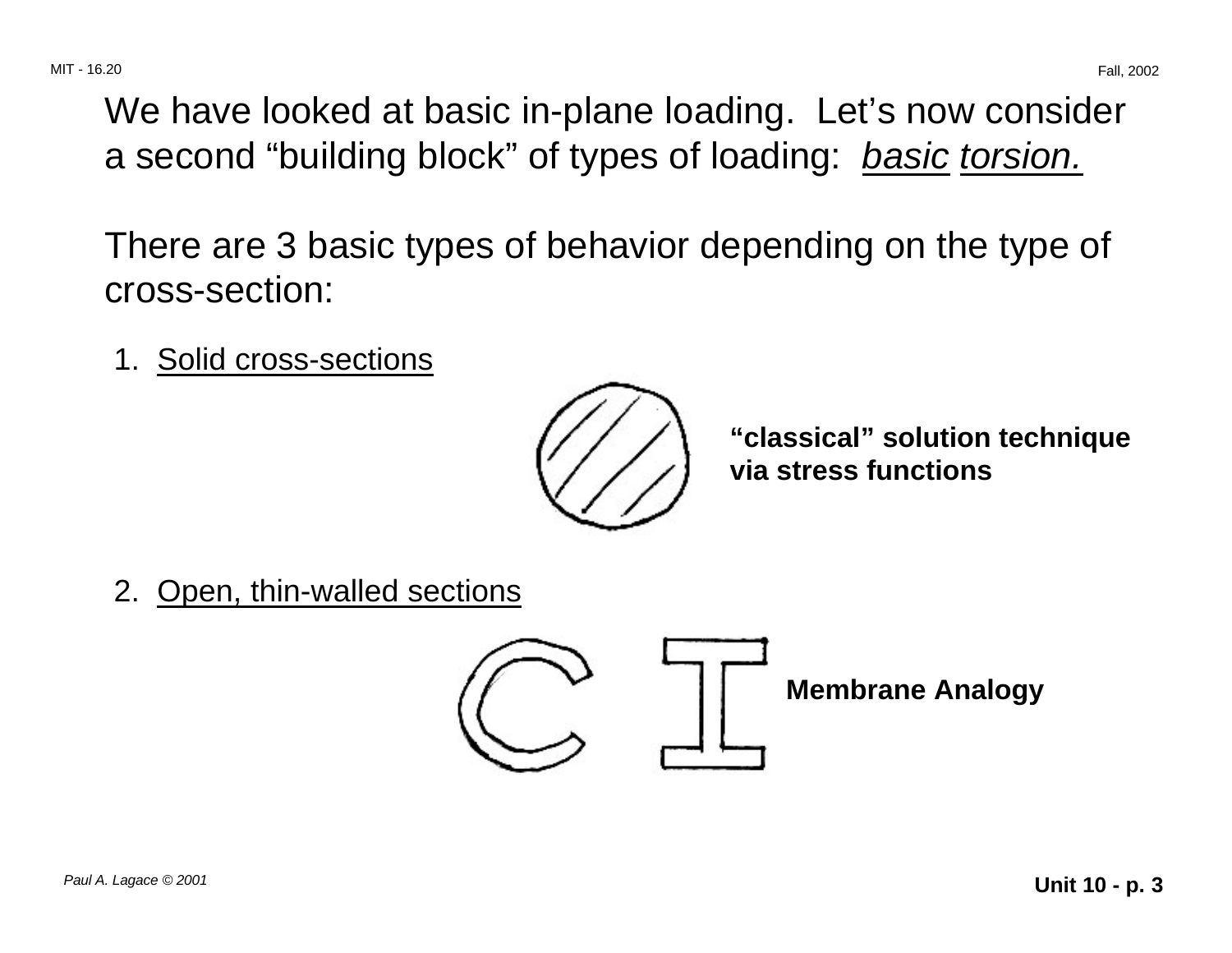#### 3. Closed, thin-walled sections



**Bredt's Formula** 

In Unified you developed the basic equations based on some broad assumptions. Let's…

- Be a bit more rigorous
- Explore the limitations for the various approaches
- Better understand how a structure "resists" torsion and the resulting deformation
- Learn how to model general structures by these three basic approaches

Look first at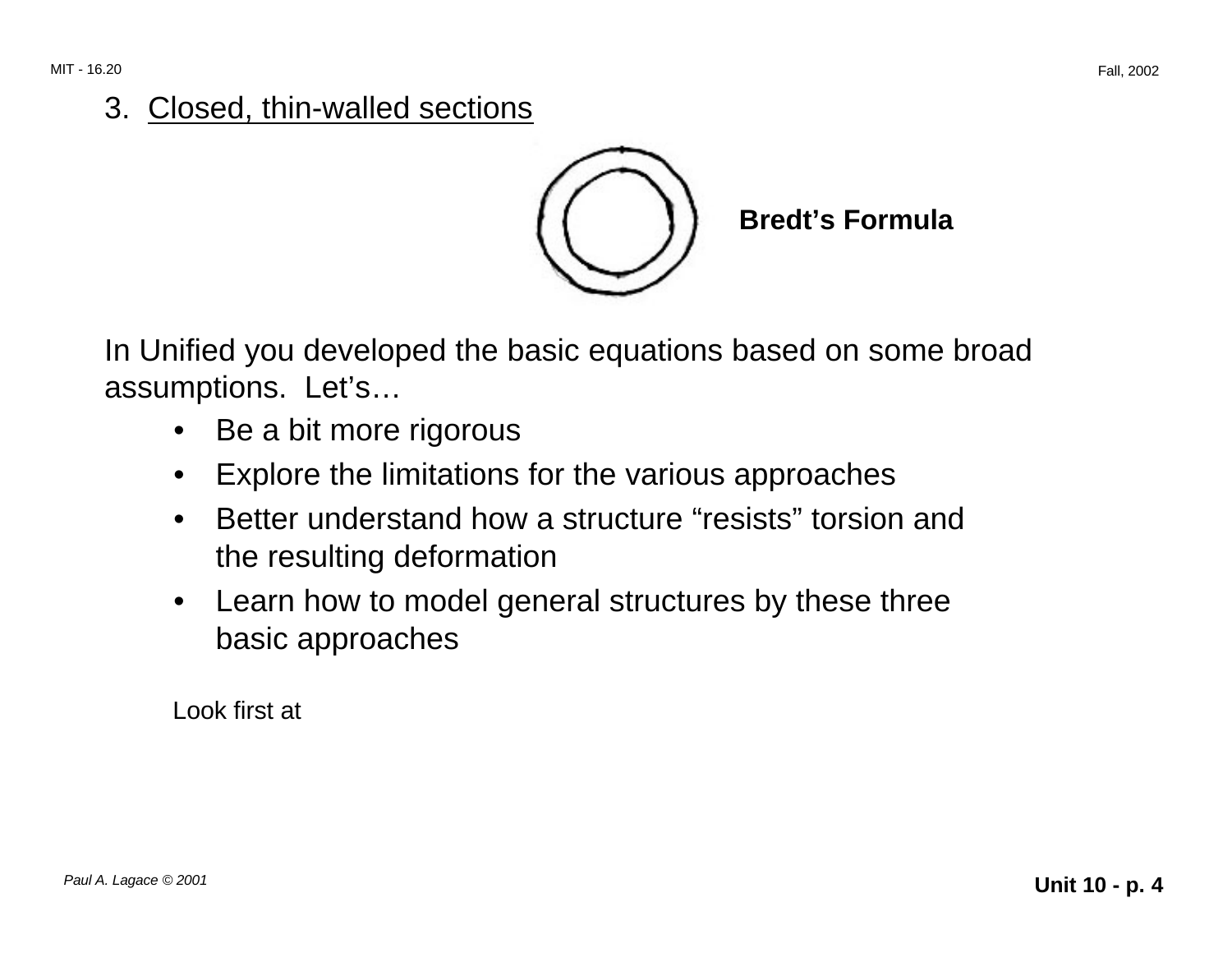## Classical (St. Venant's) Torsion Theory

Consider a long prismatic rod twisted by end torques:  $T$  [in - lbs]  $[m - n]$ 

**Figure 10.1 Representation of general long prismatic rod** 



Do not consider *how* end torque is applied (St. Venant's principle)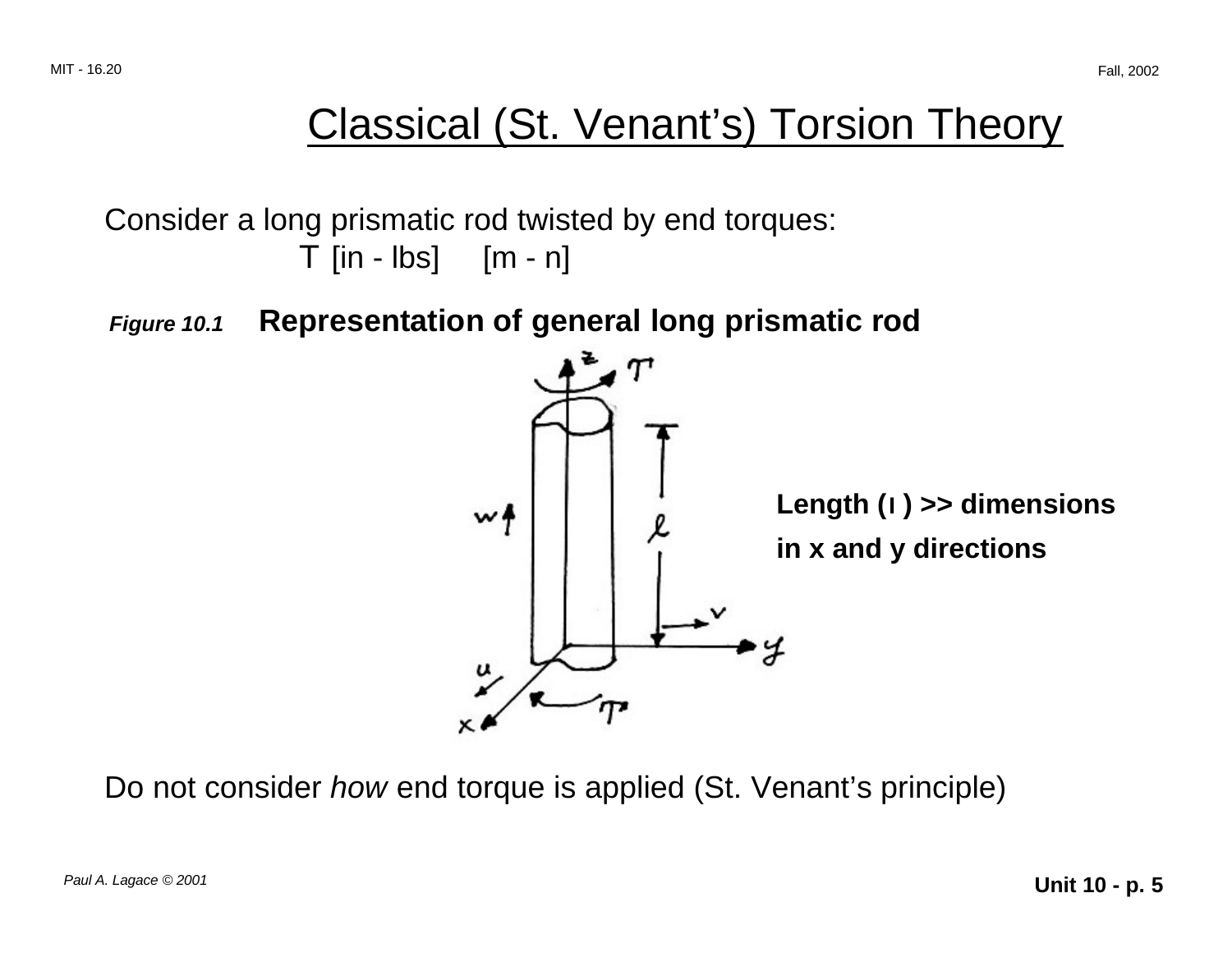#### Assume the following **geometrical behavior:**

- a) Each cross-section ( $@$  each z) rotates as a rigid body (No "distortion" of cross-section shape in x, y)
- b) Rate of twist,  $k = constant$
- c) Cross-sections are free to warp in the z-direction but the warping is the same for all cross-sections

<sup>\*</sup> This is the "St. Venant Hypothesis"

**"warping"** = extensional deformation in the direction of the axis about which the torque is applied

Given these assumptions, we see if we can satisfy the equations of elasticity and B.C.'s.

```
⇒ SEMI-INVERSE METHOD
```
Consider the deflections:

Assumptions imply that at any cross-section location z:

$$
\alpha = \left(\frac{d\alpha}{dz}\right)z = k z
$$
\n(carefull!   
\nRivello uses  $\phi$ !)   
\nrate of twist (define as 0  $\omega$  z = 0)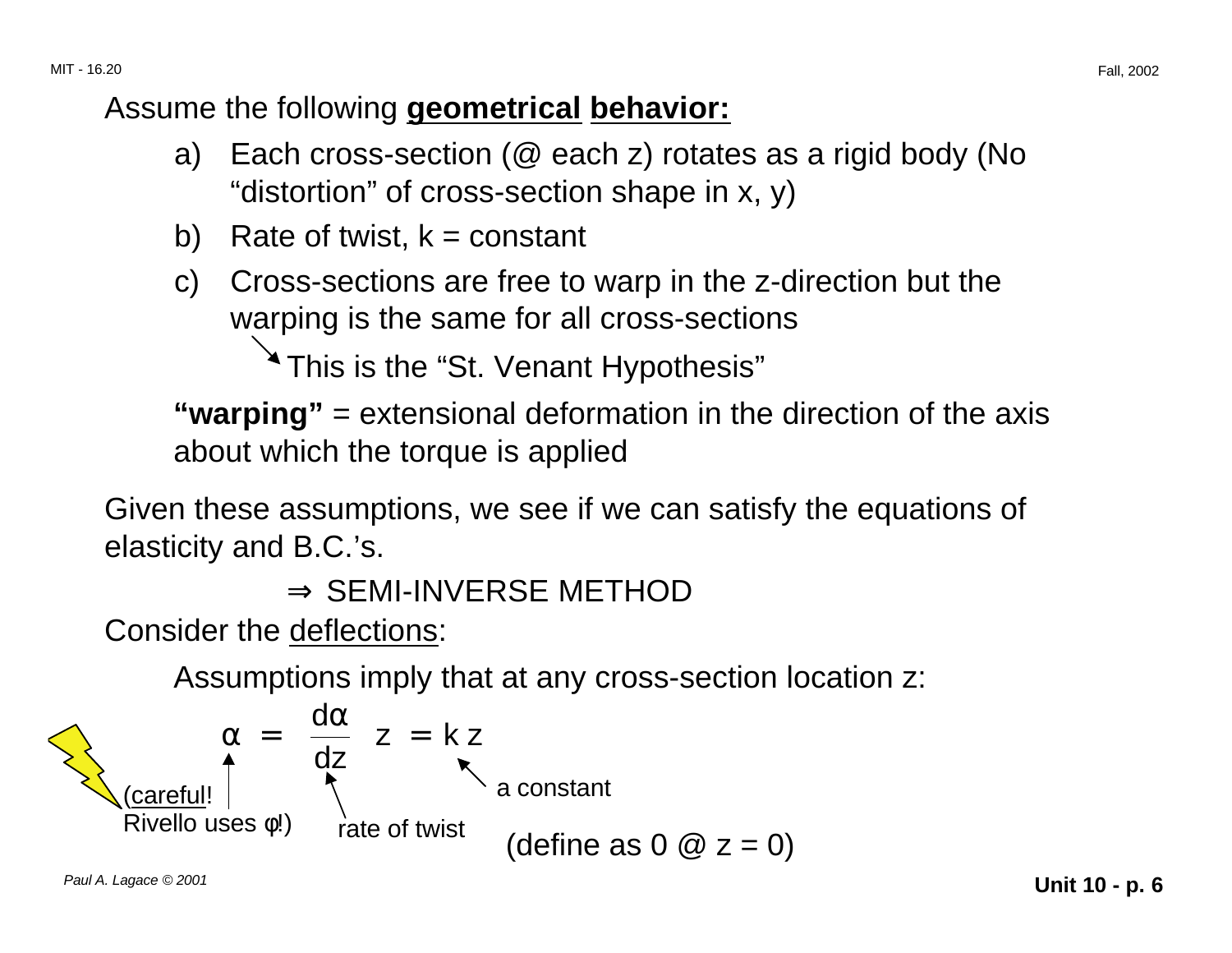**Figure 10.2 Representation of deformation of cross-section due to torsion** 



Paul A. Lagace © 2001 **Unit 10 - p. 7**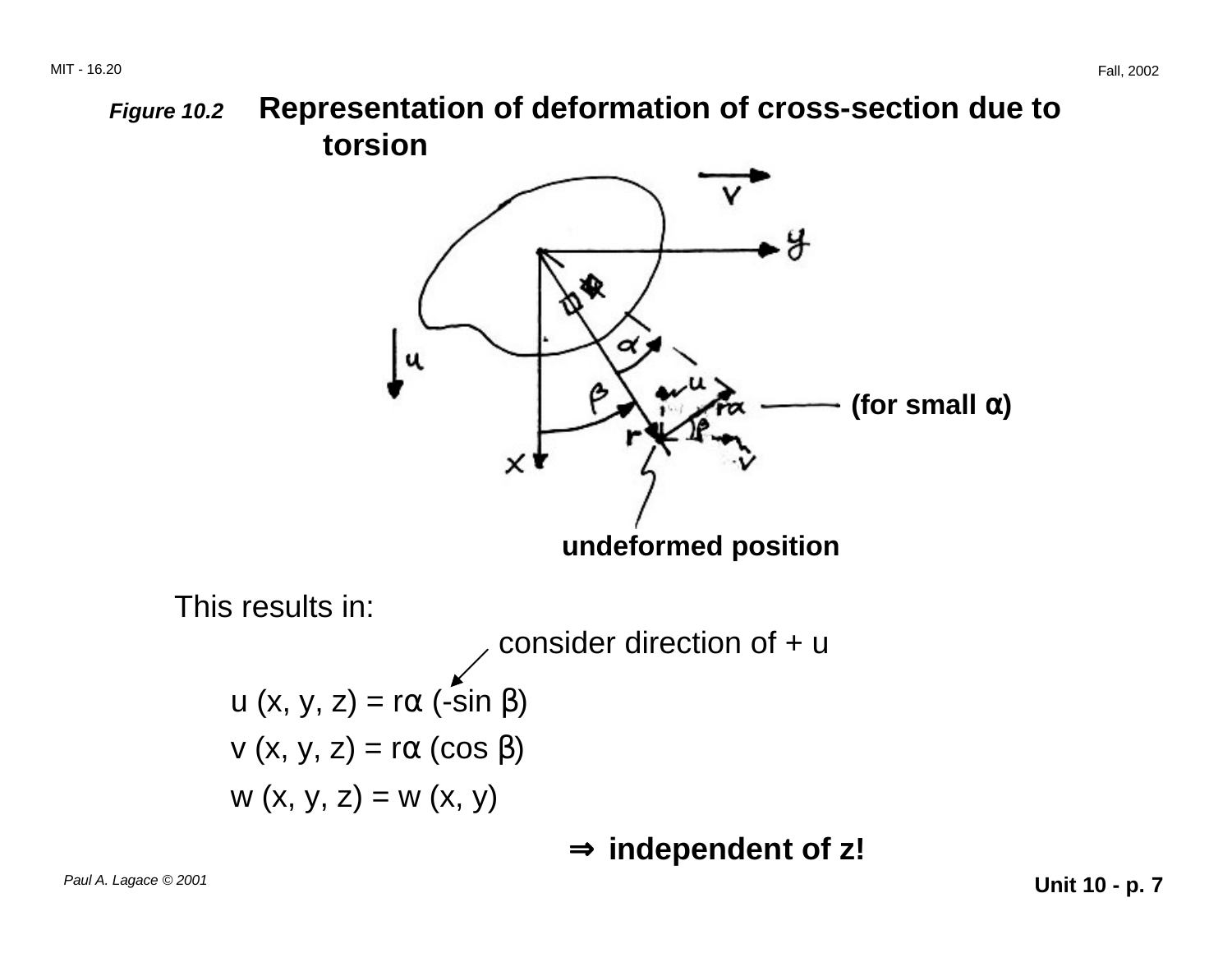We can see that:

$$
r = \sqrt{x^2 + y^2}
$$

$$
\sin \beta = \frac{y}{r}
$$

$$
\cos \beta = \frac{x}{r}
$$

This gives:

$$
u (x, y, z) = -y k z
$$
(10 - 1)  

$$
v (x, y, z) = x k z
$$
(10 - 2)  

$$
w (x, y, z) = w (x, y)
$$
(10 - 3)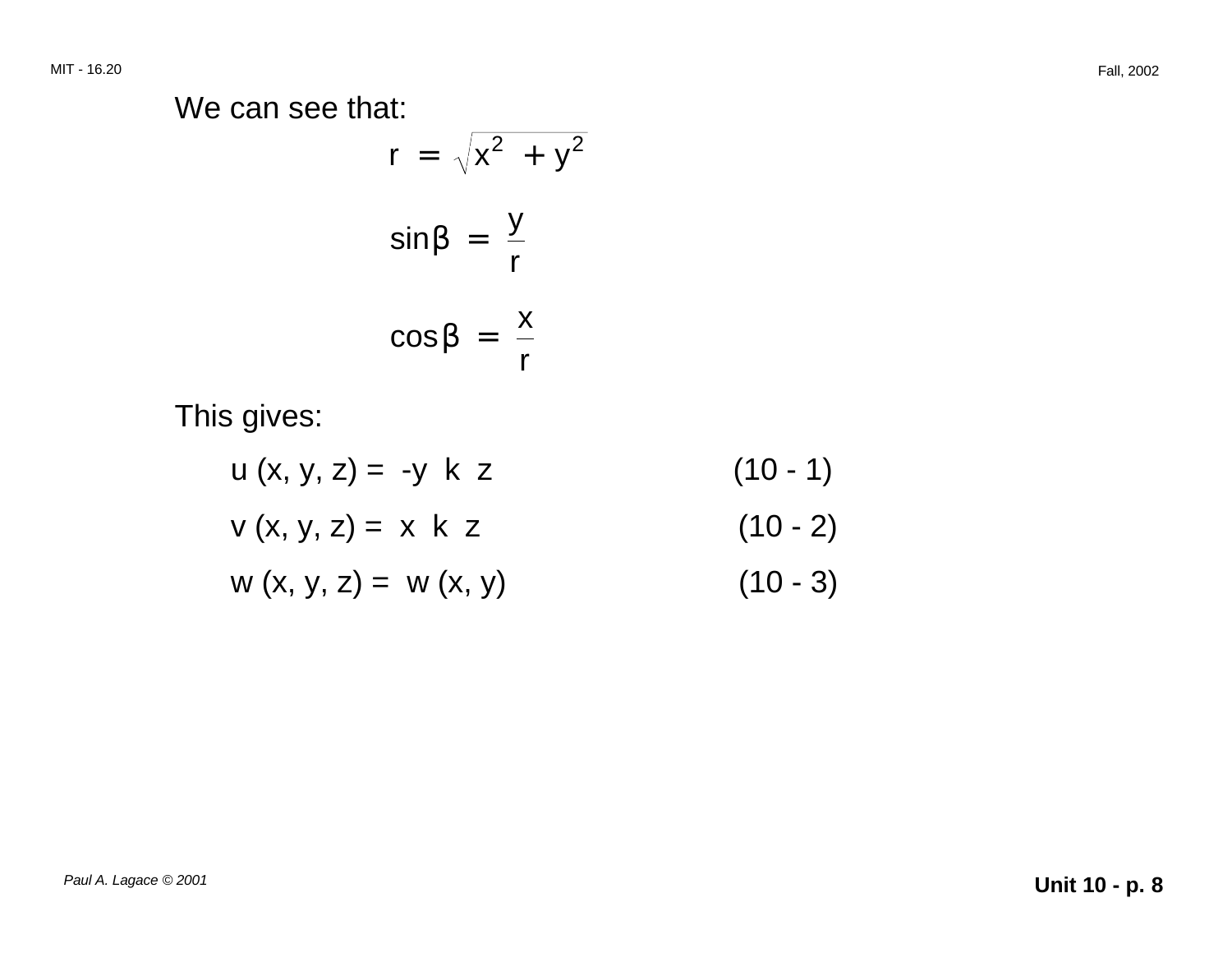Next look at the Strain-Displacement equations:

$$
\varepsilon_{xx} = \frac{\partial u}{\partial x} = 0
$$
  
\n
$$
\varepsilon_{yy} = \frac{\partial v}{\partial y} = 0
$$
  
\n
$$
\varepsilon_{zz} = \frac{\partial w}{\partial z} = 0
$$
  
\n(consider: u exists, but  $\frac{\partial u}{\partial x} = 0$   
\n*v* exists, but  $\frac{\partial v}{\partial y} = 0$ )

 $\Rightarrow$  No extensional strains in torsion  $\underline{if}$  cross-sections are free to warp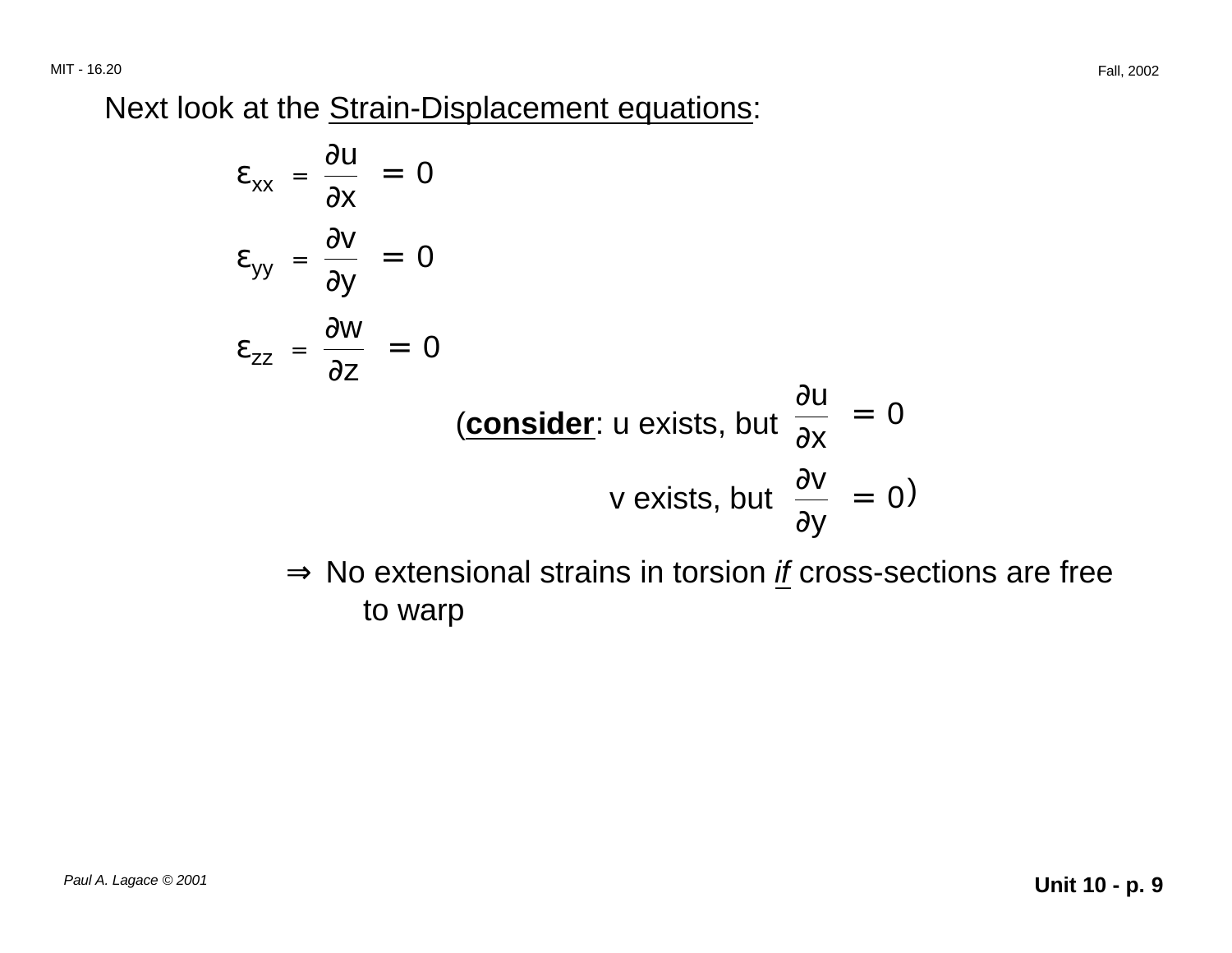$$
\varepsilon_{xy} = \frac{\partial u}{\partial y} + \frac{\partial v}{\partial x} = -z \ k + z \ k = 0
$$

 $\Rightarrow$  cross - section does not change shape (as assumed!)

$$
\varepsilon_{yz} = \frac{\partial v}{\partial z} + \frac{\partial w}{\partial y} = k x + \frac{\partial w}{\partial y}
$$
(10 - 4)  

$$
\varepsilon_{zx} = \frac{\partial w}{\partial x} + \frac{\partial u}{\partial z} = -ky + \frac{\partial w}{\partial x}
$$
(10 - 5)

Now the Stress-Strain equations:

let's first do **isotropic** 

$$
\varepsilon_{xx} = \frac{1}{E} \left[ \sigma_{xx} - v (\sigma_{yy} + \sigma_{zz}) \right] = 0
$$
  
\n
$$
\varepsilon_{yy} = \frac{1}{E} \left[ \sigma_{yy} - v (\sigma_{xx} + \sigma_{zz}) \right] = 0
$$
  
\n
$$
\varepsilon_{zz} = \frac{1}{E} \left[ \sigma_{zz} - v (\sigma_{xx} + \sigma_{yy}) \right] = 0
$$
  
\n
$$
\Rightarrow \sigma_{xx}, \sigma_{yy}, \sigma_{zz} = 0
$$

Paul A. Lagace © 2001 **Unit 10 - p. 10**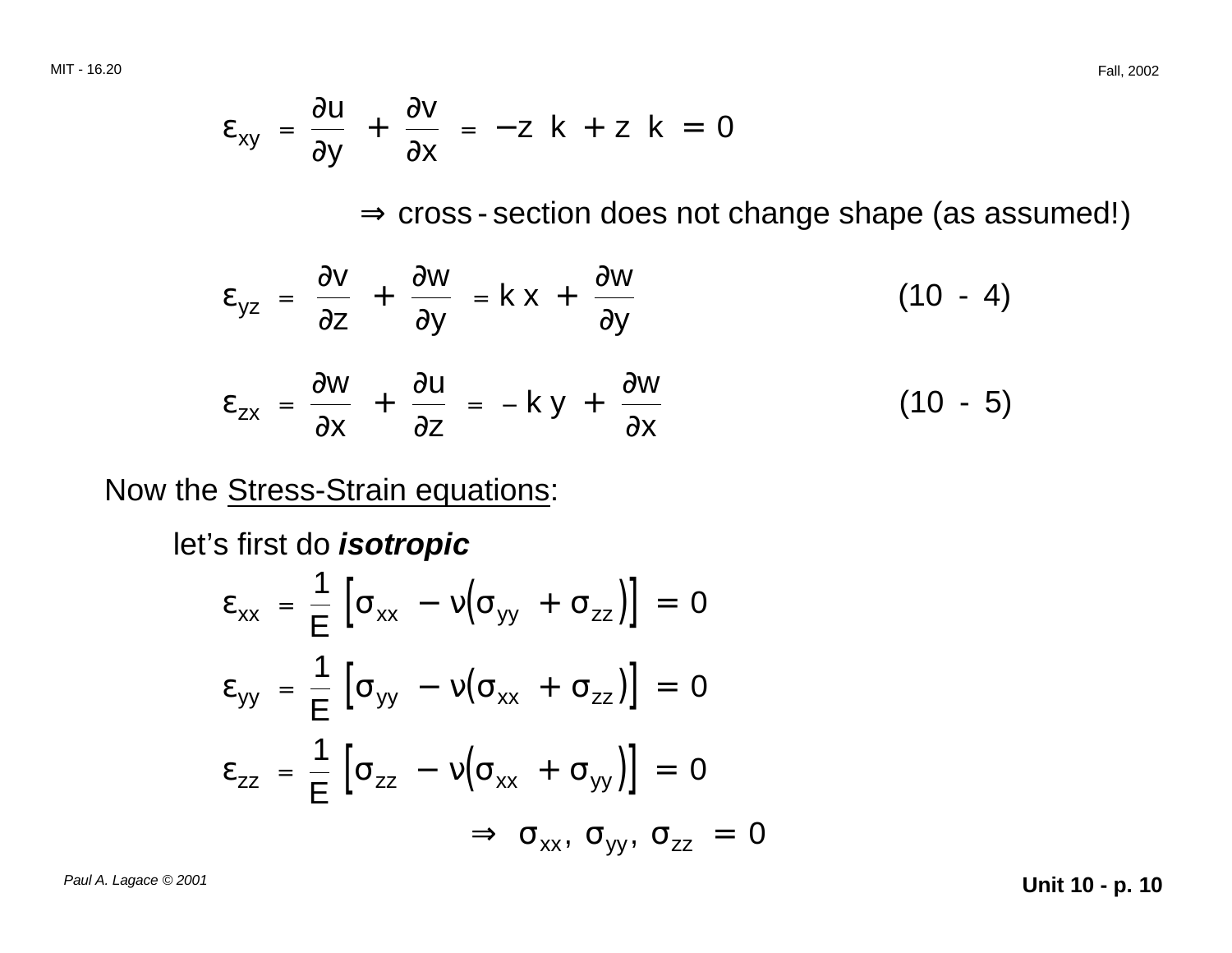MIT - 16.20 Fall, 2002

$$
\varepsilon_{xy} = \frac{2(1 + v)}{E} \sigma_{xy} = 0 \implies \sigma_{xy} = 0
$$
\n
$$
\varepsilon_{yz} = \frac{2(1 + v)}{E} \sigma_{yz}
$$
\n(10 - 6)\n
$$
\varepsilon_{xz} = \frac{2(1 + v)}{E} \sigma_{xz}
$$
\n(10 - 7)

 $\Rightarrow$  only  $\sigma_{xz}$  and  $\sigma_{yz}$  stresses exist

Look at **orthotropic** case:

$$
\varepsilon_{xx} = \frac{1}{E_{11}} \left[ \sigma_{xx} - v_{12} \sigma_{yy} - v_{13} \sigma_{zz} \right] = 0
$$
  
\n
$$
\varepsilon_{yy} = \frac{1}{E_{22}} \left[ \sigma_{yy} - v_{21} \sigma_{xx} - v_{23} \sigma_{zz} \right] = 0
$$
  
\n
$$
\varepsilon_{zz} = \frac{1}{E_{33}} \left[ \sigma_{zz} - v_{31} \sigma_{xx} - v_{32} \sigma_{yy} \right] = 0
$$
  
\n
$$
\Rightarrow \sigma_{xx}, \sigma_{yy}, \sigma_{zz} = 0 \quad \text{still equal zero}
$$

Paul A. Lagace © 2001 **Unit 10 - p. 11**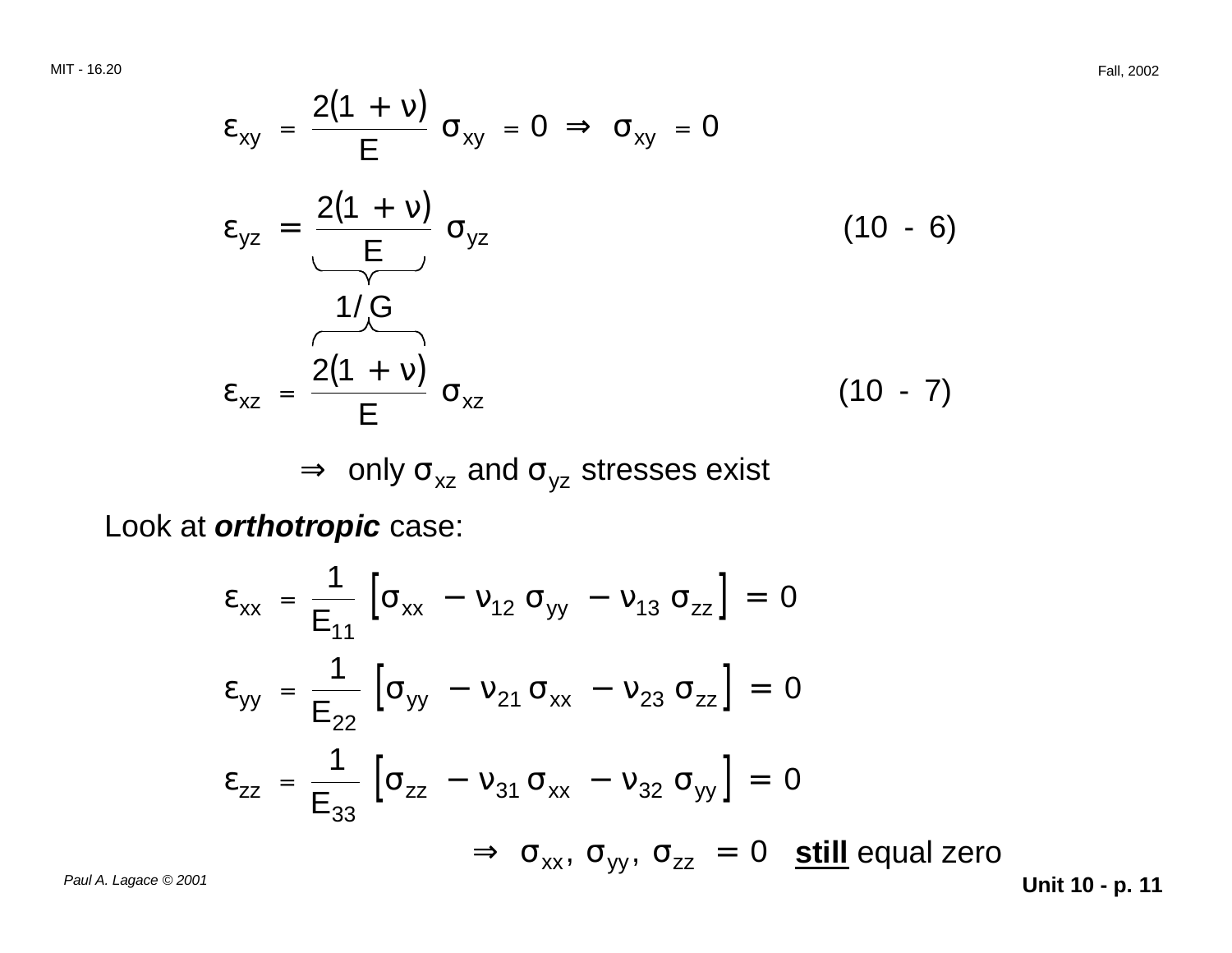$$
\varepsilon_{yz} = \frac{1}{G_{23}} \sigma_{yz}
$$

$$
\varepsilon_{xz} = \frac{1}{G_{13}} \sigma_{xz}
$$

Differences are in  $\varepsilon_{yz}$  and  $\varepsilon_{xz}$  here as there are two different shear moduli ( $G_{23}$  and  $G_{13}$ ) which enter in here.

#### for **anisotropic material**:

coefficients of mutual influence and Chentsov coefficients foul everything up (no longer "simple" torsion theory). [can't separate torsion from extension]

Back to general case…

Look at the **Equilibrium Equations:** 

$$
\frac{\partial \sigma_{xz}}{\partial z} = 0 \qquad \Rightarrow \sigma_{xz} = \sigma_{xz} (x, y)
$$

$$
\frac{\partial \sigma_{yz}}{\partial z} = 0 \qquad \Rightarrow \sigma_{yz} = \sigma_{yz} (x, y)
$$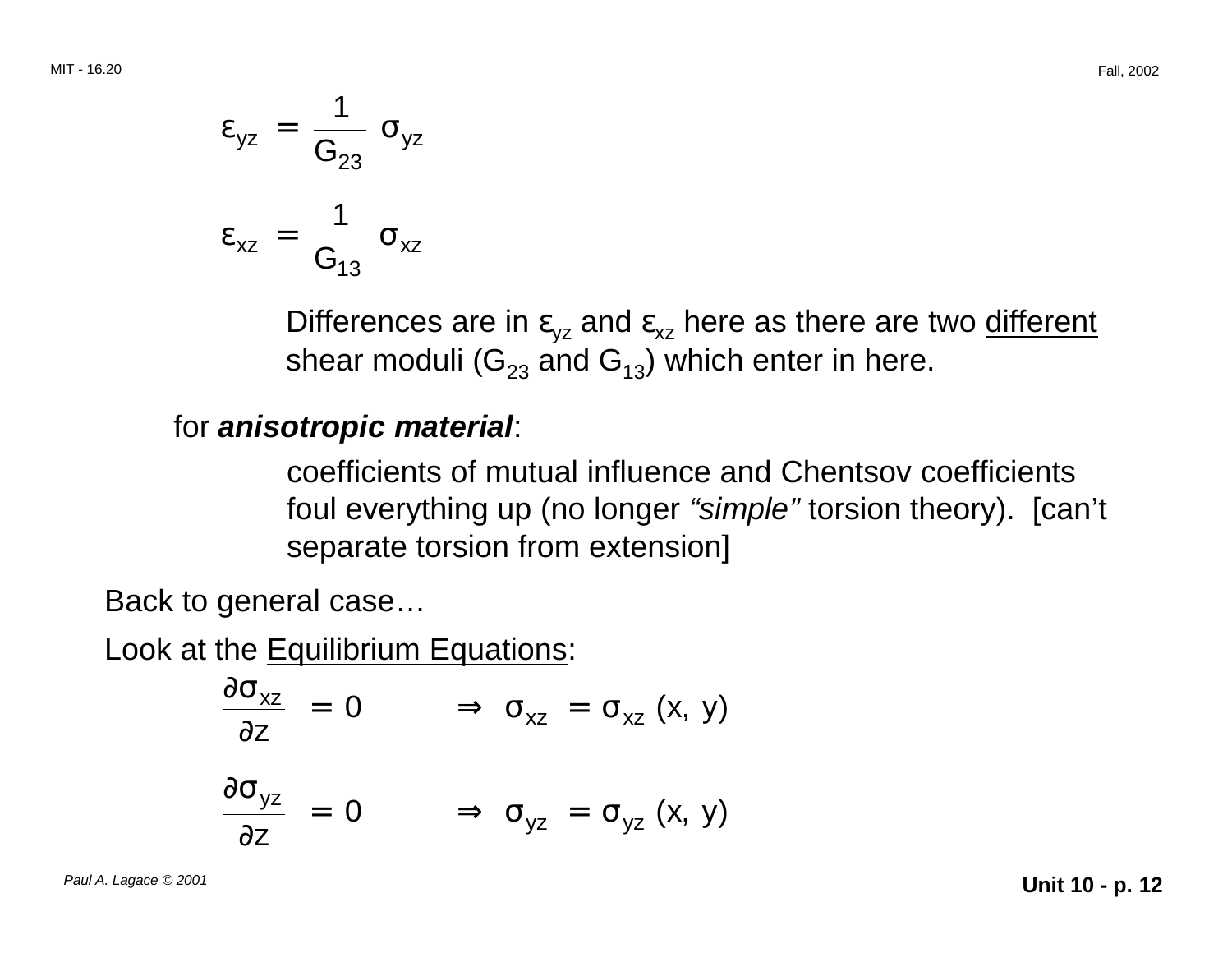So, 
$$
\sigma_{xz}
$$
 and  $\sigma_{yz}$  are only functions of x and y  
\n
$$
\frac{\partial \sigma_{xz}}{\partial x} + \frac{\partial \sigma_{yz}}{\partial y} = 0
$$
\n(10 - 8)

We satisfy equation (10 - 8) by introducing a Torsion (Prandtl) Stress Function  $\phi$  (x, y) where:

$$
\frac{\partial \phi}{\partial y} = -\sigma_{xz}
$$
 (10 - 9a)  

$$
\frac{\partial \phi}{\partial x} = \sigma_{yz}
$$
 (10 - 9b)

Using these in equation (10 - 8) gives:

$$
\frac{\partial}{\partial x} \left( -\frac{\partial \phi}{\partial y} \right) + \frac{\partial}{\partial y} \left( \frac{\partial \phi}{\partial x} \right) = 0
$$

<sup>⇒</sup>Automatically satisfies equilibrium (as a stress function is supposed to do)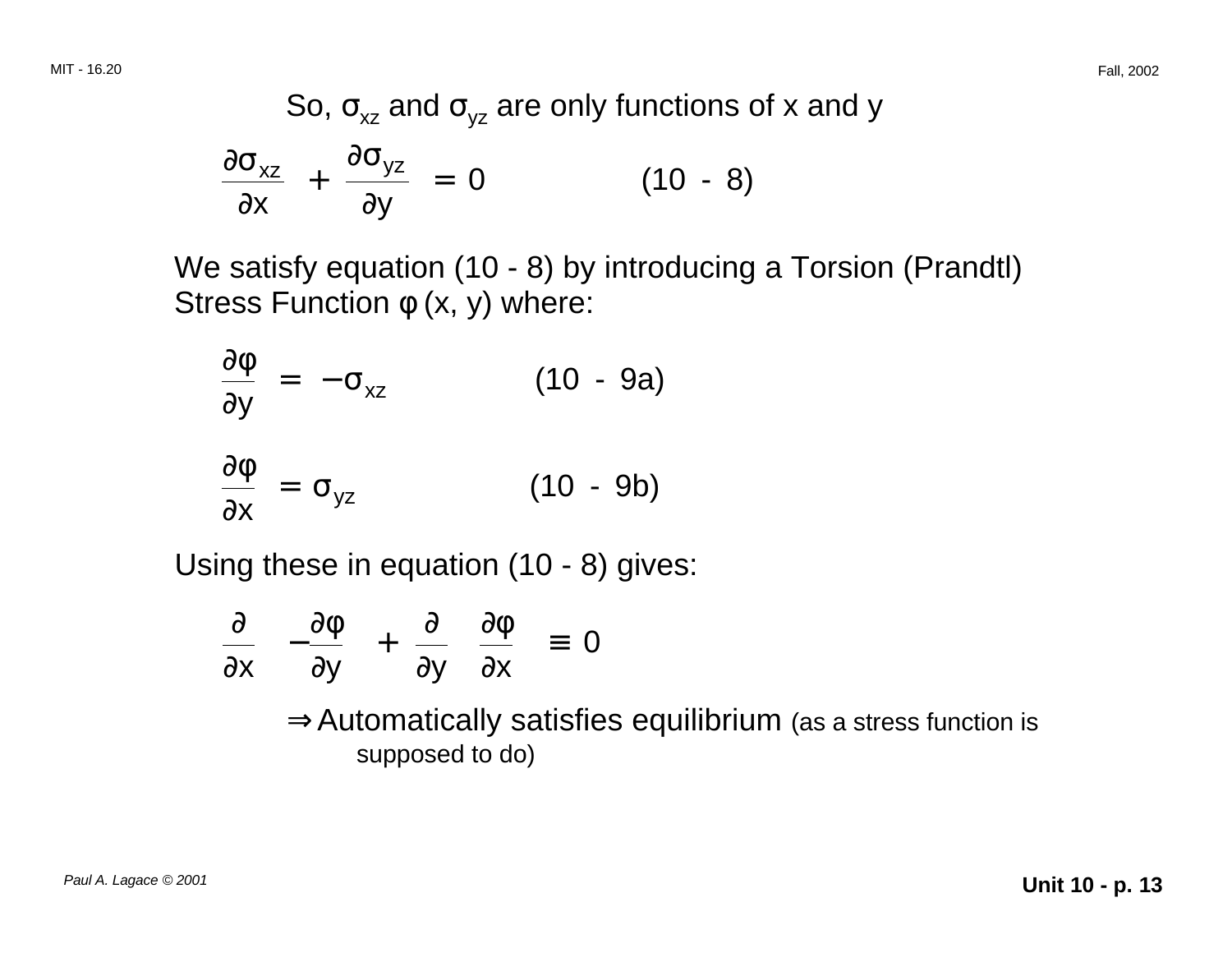Now consider the Boundary Conditions:

(a) Along the contour of the cross-section

**Figure 10.3 Representation of stress state along edge of solid crosssection under torsion** 



**Figure 10.4 Close-up view of edge element from Figure 10.3** 

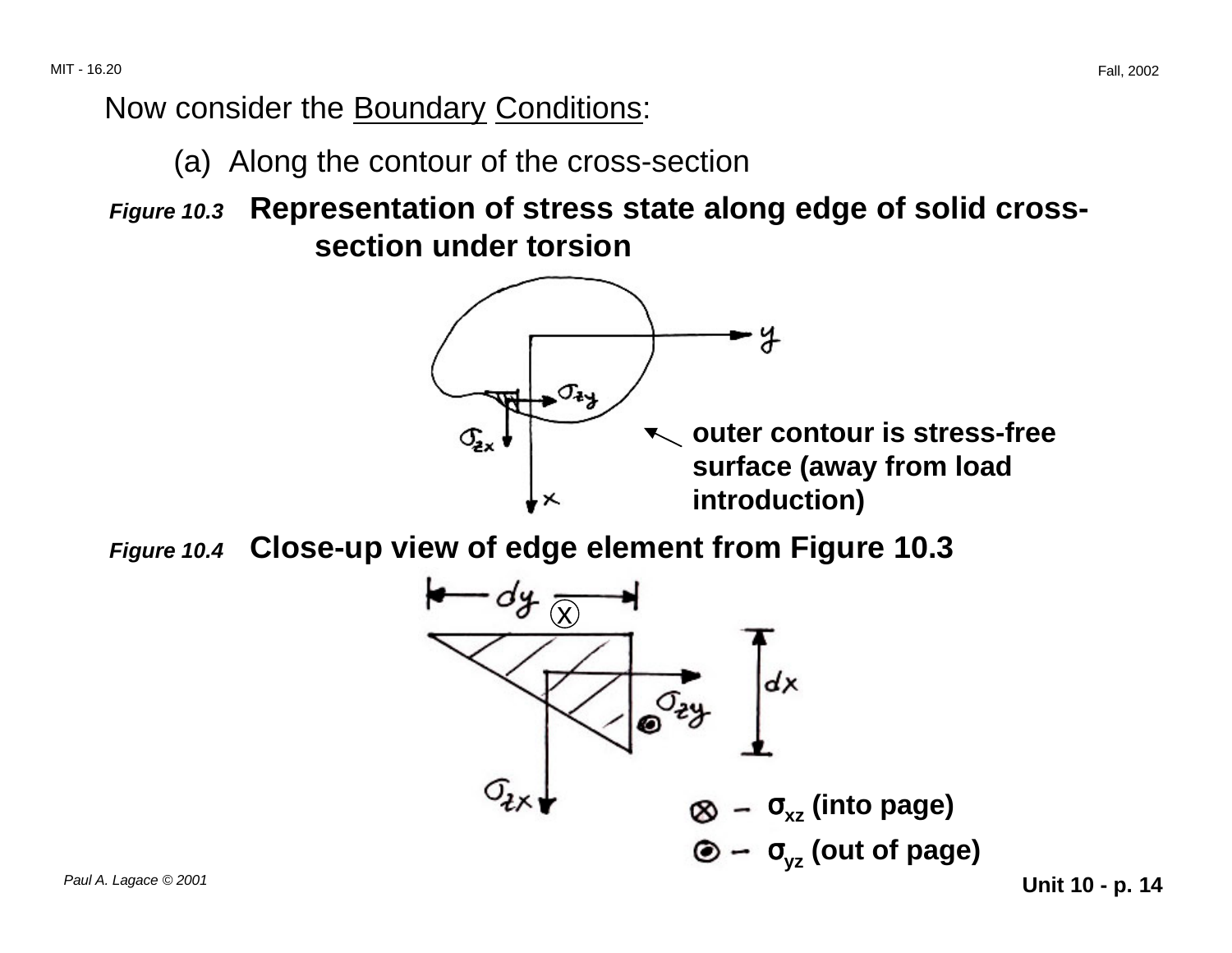Using equilibrium:

 $\Sigma F_z = 0$  (out of page is positive) gives:

$$
-\sigma_{xz} dydz + \sigma_{yz} dxdz = 0
$$

Using equation (10 - 9) results in

$$
-\left(-\frac{\partial \phi}{\partial y} dy\right) + \left(\frac{\partial \phi}{\partial x}\right) dx = 0
$$

$$
\left(\frac{\partial \phi}{\partial y} dy\right) + \left(\frac{\partial \phi}{\partial x} dx\right) = d\phi
$$

And this means:

$$
d\varphi = 0
$$

 $\Rightarrow \phi = constant$ 

We take:

$$
\boxed{\phi = 0}
$$
 along contour (10 - 10)  
\n
$$
\boxed{\phi = 0 \text{ slope: addition of an arbitrary constant does not affect the stresses, so choose a convenient one (0!)}
$$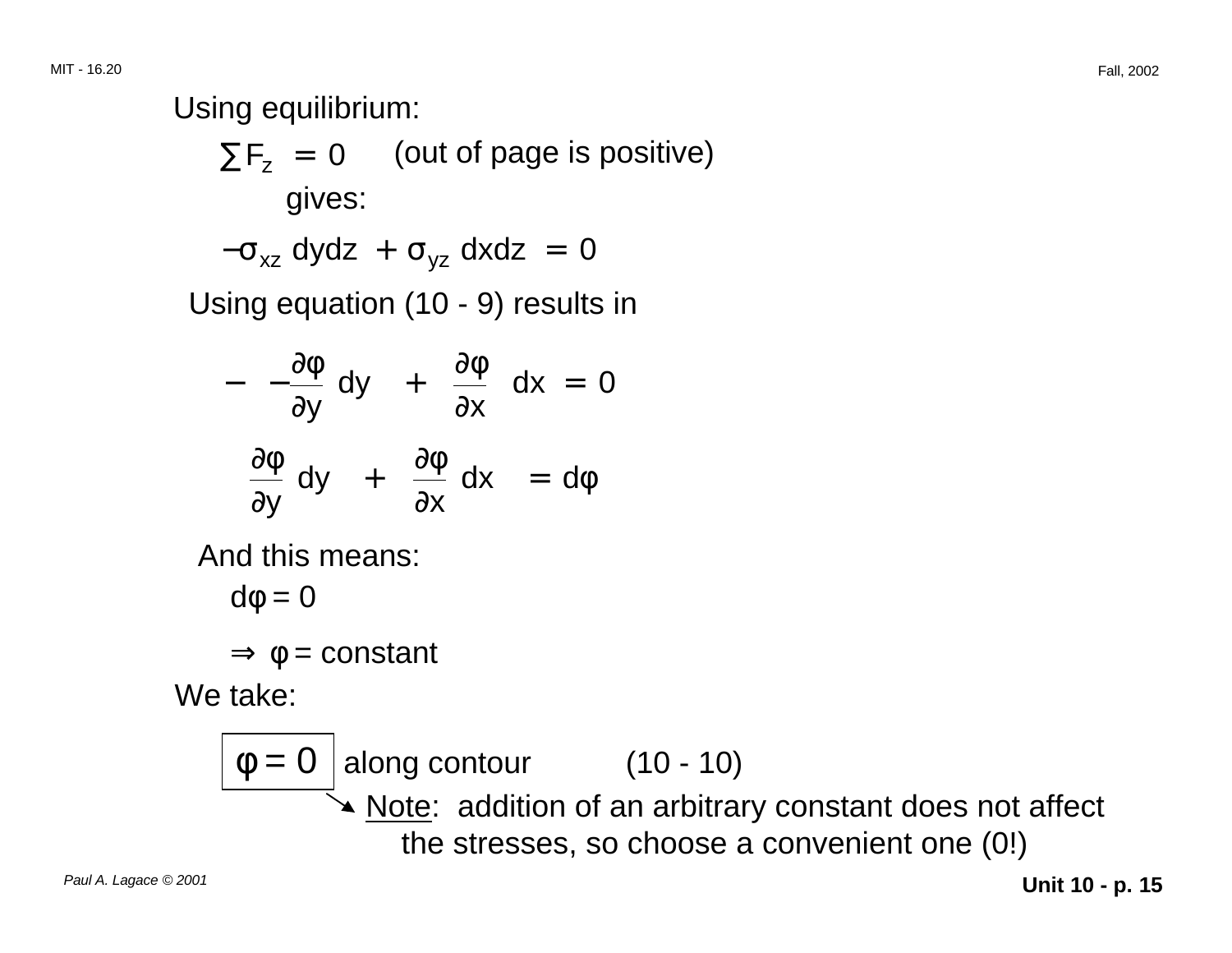#### Boundary condition (b) on edge  $z =$  |

**Figure 10.5 Representation of stress state at top cross-section of rod under torsion** 



Equilibrium tells us the force in each direction:

$$
F_x = \iint \sigma_{zx} dxdy
$$

using equation (10 - 9):

$$
= \iint_{y_L}^{y_R} \frac{\partial \phi}{\partial y} dxdy
$$

where  $y_R$  and  $y_L$  are the geometrical limits of the crosssection in the y direction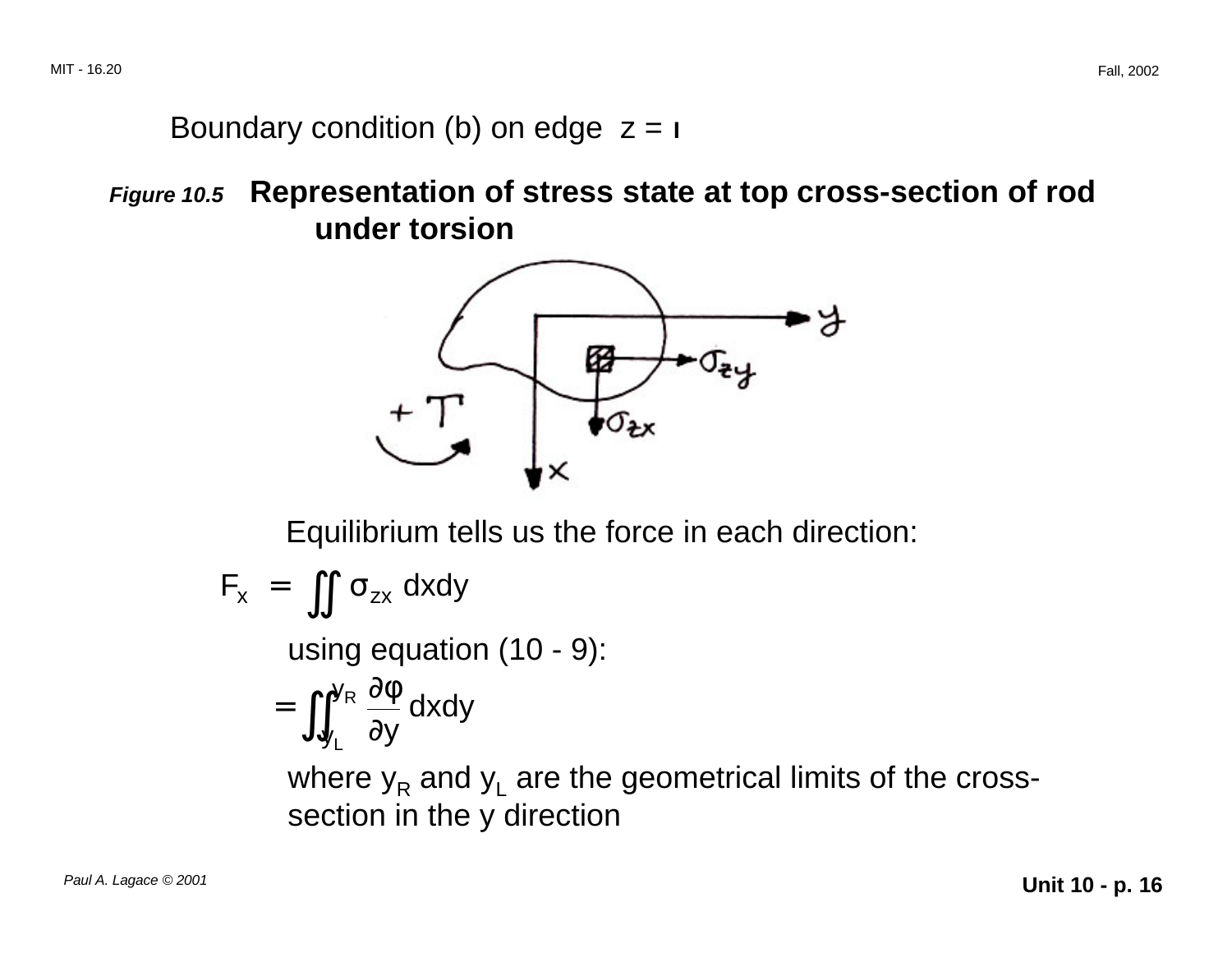$$
= -\int [\phi]_{y_L}^{y_R} dx
$$
  
and since  $\phi = 0$  on contour  

$$
F_x = 0
$$
  
9. K. (since no force is applied in x-direction)  
Similarly:  

$$
F_y = \int \int \sigma_{zy} dxdy = 0
$$
  
0. K.

Look at one more case via equilibrium:

Torque = 
$$
\int \int [x\sigma_{zy} - y\sigma_{zx}] dx dy
$$

$$
= \iint_{x_T}^{x_B} x \frac{\partial \phi}{\partial x} dxdy + \iint_{y_L}^{y_R} y \frac{\partial \phi}{\partial y} dydx
$$

where  $x_T$  and  $x_B$  are geometrical limits of the cross-section in the x-direction

Integrate each term by parts:

$$
\int AdB = AB - \int BdA
$$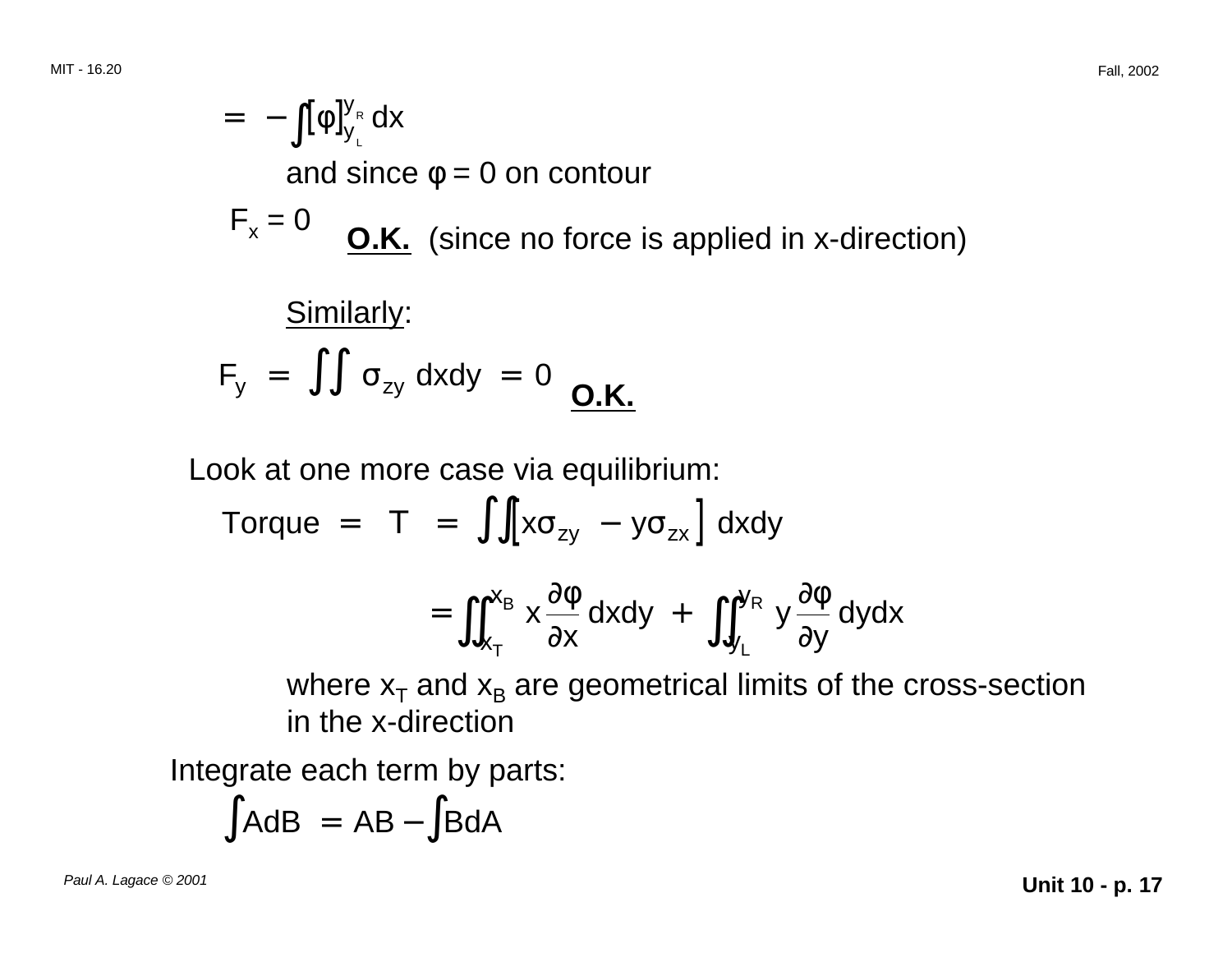Set:  
\n
$$
A = x \Rightarrow dA = dx
$$
  
\n
$$
dB = \frac{\partial \phi}{\partial x} dx \Rightarrow B = \phi
$$
\nand similarly for y  
\n
$$
T = \int [x\phi]_{x_{\tau}}^{x_{B}} - \int \phi dx] dy + \int [y\phi]_{y_{L}}^{y_{R}} - \int \phi dy] dx
$$
\n
$$
= 0 \qquad = 0
$$
\nsince  $\phi = 0$  in contour since  $\phi = 0$  in contour  
\n
$$
\Rightarrow T = -2 \int \oint \phi dx dy
$$
\n(10 - 11)

Up to this point, all the equations [with the slight difference in stress-strain of equations (10 - 6) and (10 - 7)] are also valid for orthotropic materials.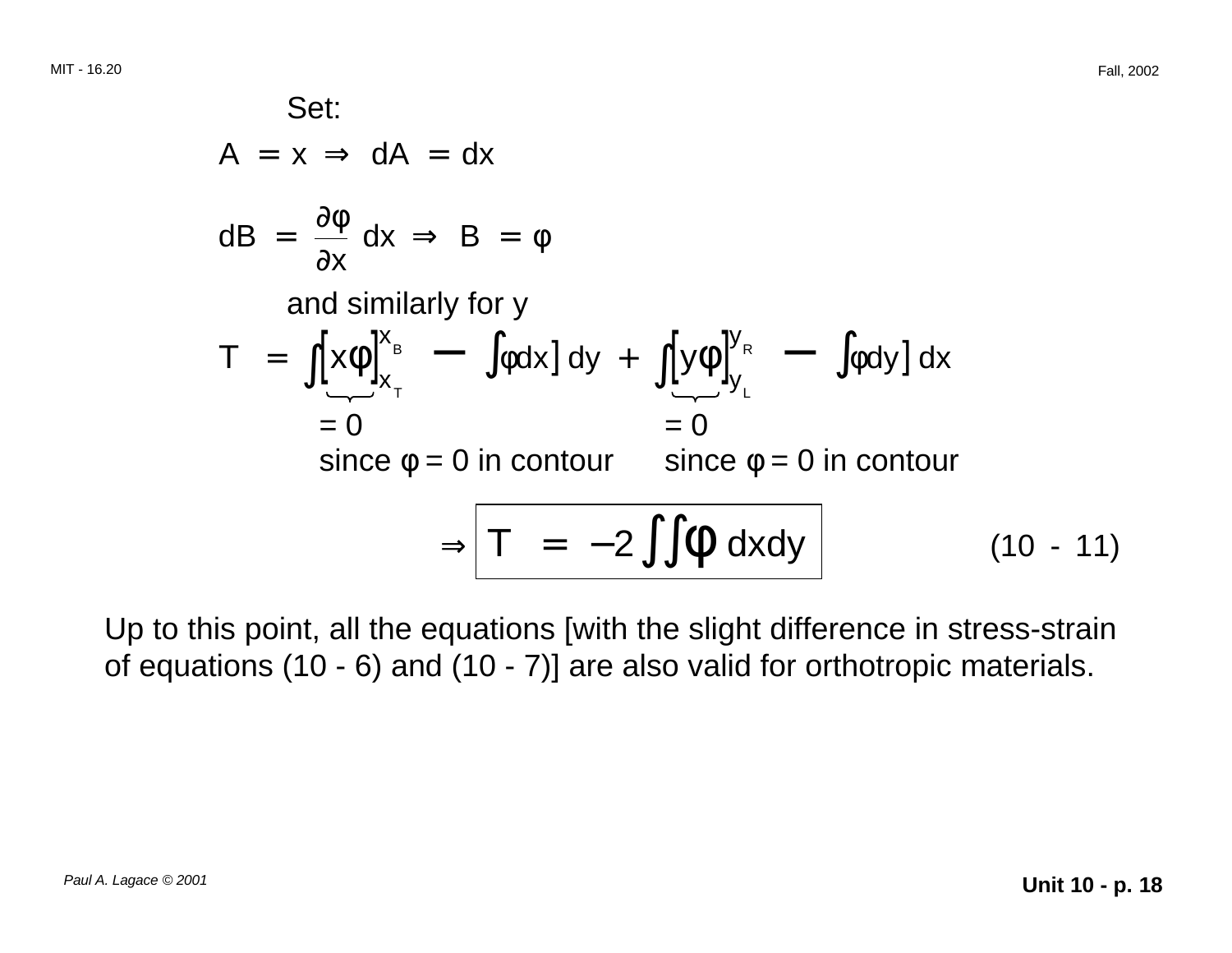MIT - 16.20 Fall, 2002

#### **Summarizing**

- Long, prismatic bar under torsion
- Rate of twist,  $k = constant$

• 
$$
\varepsilon_{yz} = kx + \frac{\partial w}{\partial y}
$$

• 
$$
\varepsilon_{xz} = -ky + \frac{\partial w}{\partial x}
$$
  
\n•  $\frac{\partial \phi}{\partial y} = -\sigma_{xz}$   $\frac{\partial \phi}{\partial x} = \sigma_{yz}$ 

• Boundary conditions

$$
\phi = 0 \text{ on contour (free boundary)}
$$
  
T = -2 $\int \oint \phi \, dxdy$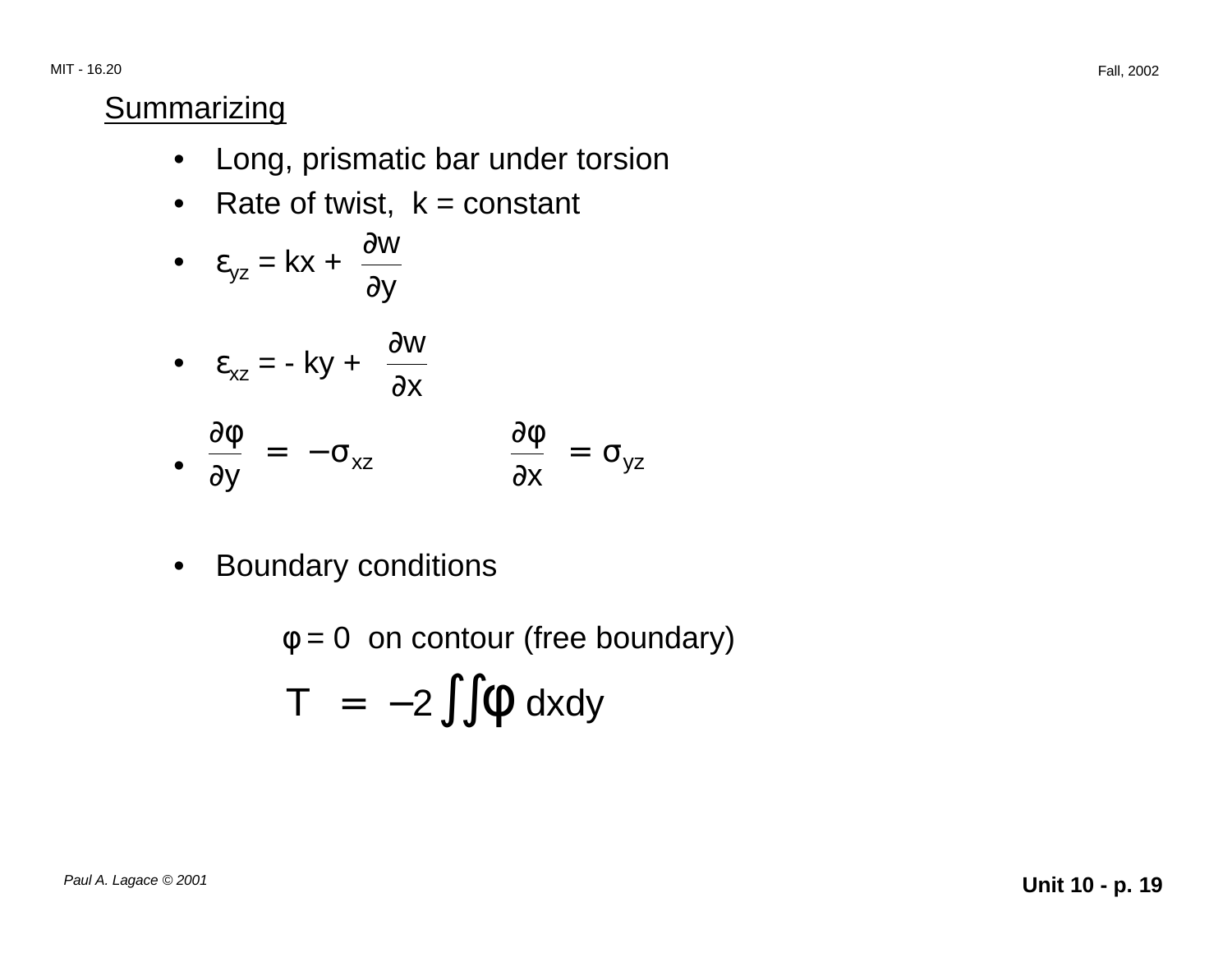#### Solution of Equations

(now let's go back to isotropic)

Place equations (10 - 4) and (10 - 5) into equations (10 - 6) and (10 - 7) to get:

$$
\sigma_{yz} = G\varepsilon_{yz} = G\left(kx + \frac{\partial w}{\partial y}\right)
$$
 (10 - 12)

$$
\sigma_{xz} = G\varepsilon_{xz} = G\left(-k y + \frac{\partial w}{\partial x}\right)
$$
 (10 - 13)

We want to eliminate w. We do this via:

$$
\frac{\partial}{\partial x} \{Eq. (10 - 12)\} - \frac{\partial}{\partial y} \{Eq. (10 - 13)\}
$$
to get:

$$
\frac{\partial \sigma_{yz}}{\partial x} - \frac{\partial \sigma_{xz}}{\partial y} = G\left(k + \frac{\partial^2 w}{\partial x \partial y} + k - \frac{\partial^2 w}{\partial y \partial x}\right)
$$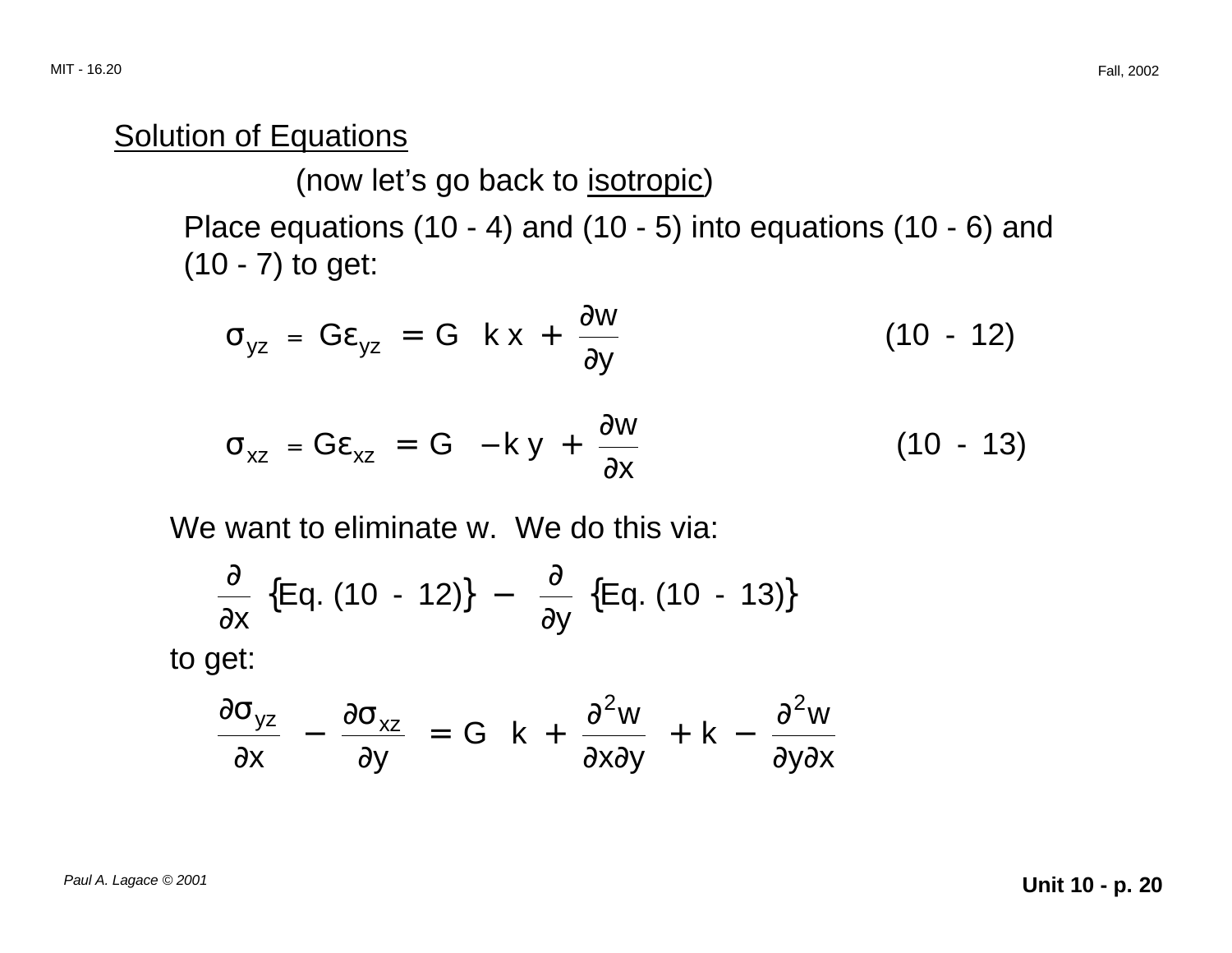and using the definition of the stress function of equation (10 - 9) we get:

$$
\frac{\partial^2 \phi}{\partial x^2} + \frac{\partial^2 \phi}{\partial y^2} = 2Gk \qquad (10 - 14)
$$

#### **Poisson's Equation for φ**

(Nonhomogeneous Laplace Equation)

#### **Note for orthotropic material**

We do **not** have a common shear modulus, so we would get: ∂ ∂ + ∂ ∂ = $\frac{2\phi}{x^2} + \frac{\partial^2 \phi}{\partial y^2} = (G_{xz} + G_{yz}) k + (G_{yz} - G_{xz}) \frac{\partial^2 w}{\partial x \partial y}$  $\Rightarrow$  We cannot eliminate w unless G<sub>xz</sub> and G<sub>yz</sub> are virtually the same y<sup>-</sup> G.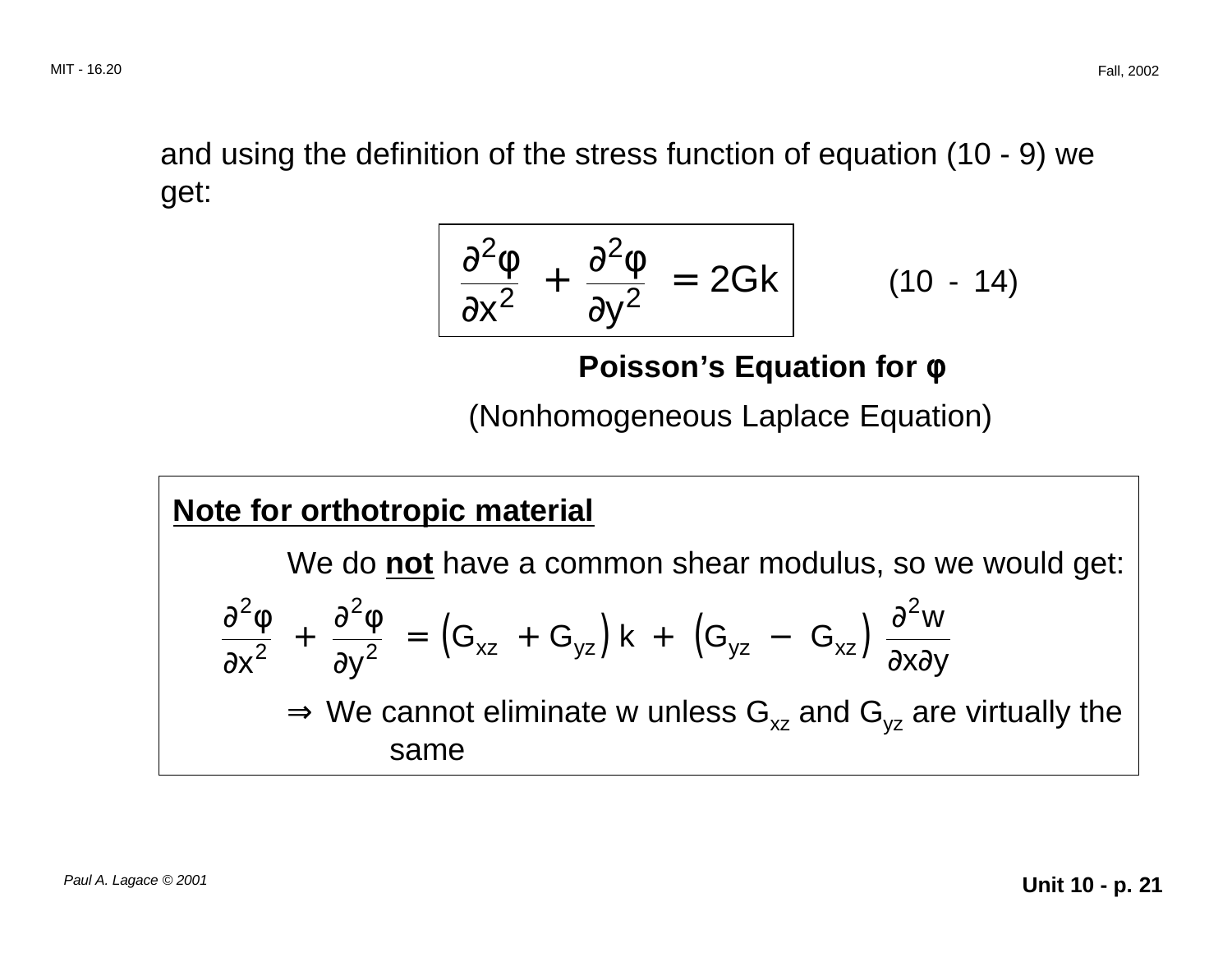#### Overall solution procedure:

- Solve Poisson equation (10 14) subject to the boundary condition of  $\phi = 0$  on the contour
- Get T k relation from equation (10 11)
- Get stresses ( $\sigma_{xz}$ ,  $\sigma_{vz}$ ) from equation (10 9)
- Get w from equations (10 12) and (10 13)
- Get u,  $\vee$  from equations (10 1) and (10 2)
- Can also get  $\varepsilon_{xz}$ ,  $\varepsilon_{yz}$  from equations (10 6) and (10 7)

This is "St. Venant Theory of Torsion"

#### Application to a Circular Rod

**Figure 10.6 Representation of circular rod under torsion cross-section** 

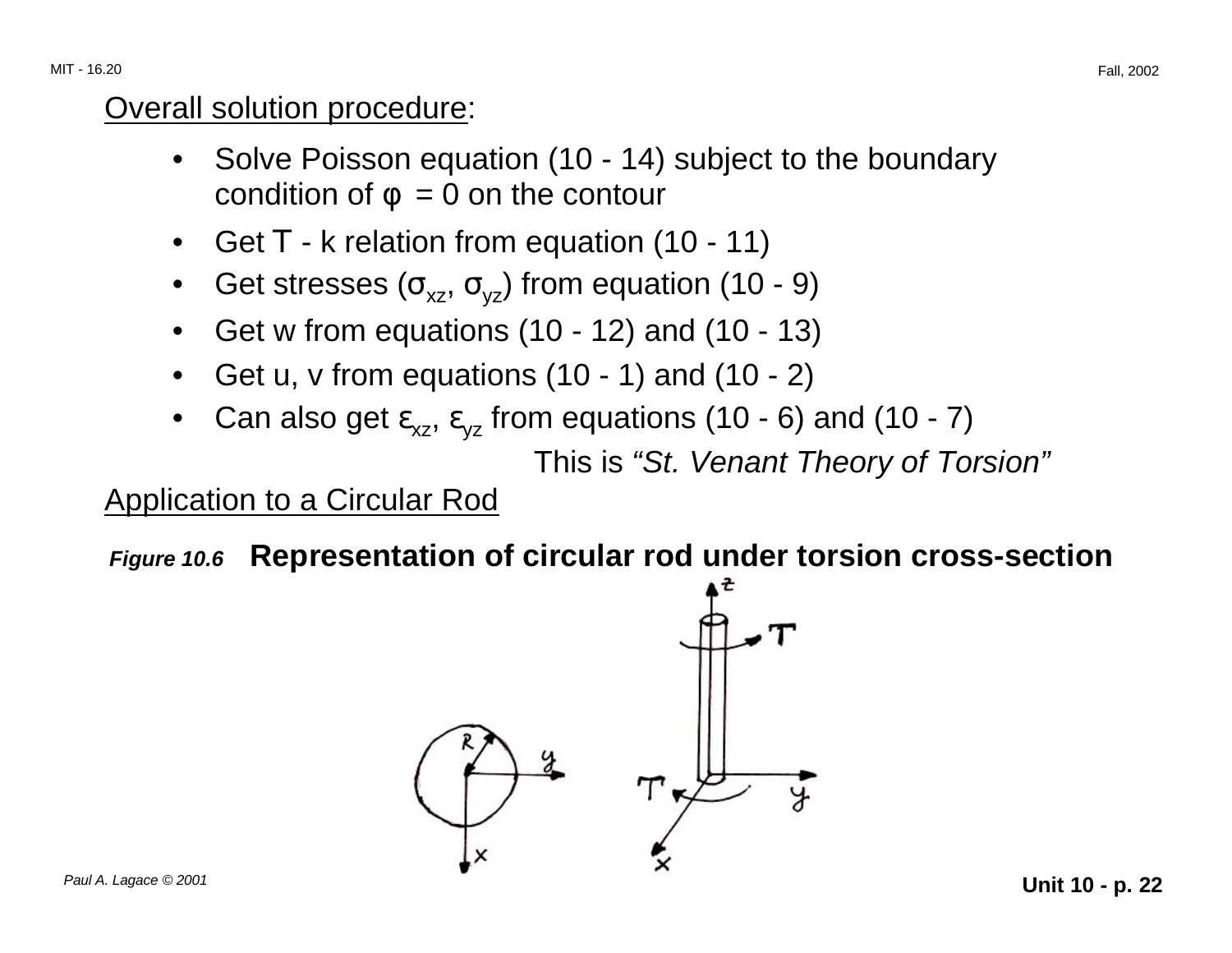"Let":

$$
\phi = C_1 (x^2 + y^2 - R^2)
$$

This satisfies  $\phi = 0$  on contour since  $x^2 + y^2 = R^2$  on contour

This gives:

$$
\frac{\partial^2 \phi}{\partial x^2} = 2C_1 \qquad \qquad \frac{\partial^2 \phi}{\partial y^2} = 2C_1
$$

Place these into equation (10-14):

$$
2C_1 + 2C_1 = 2Gk
$$

$$
\Rightarrow C_1 = \frac{Gk}{2}
$$
  
Note: (10-14) is satisfied exactly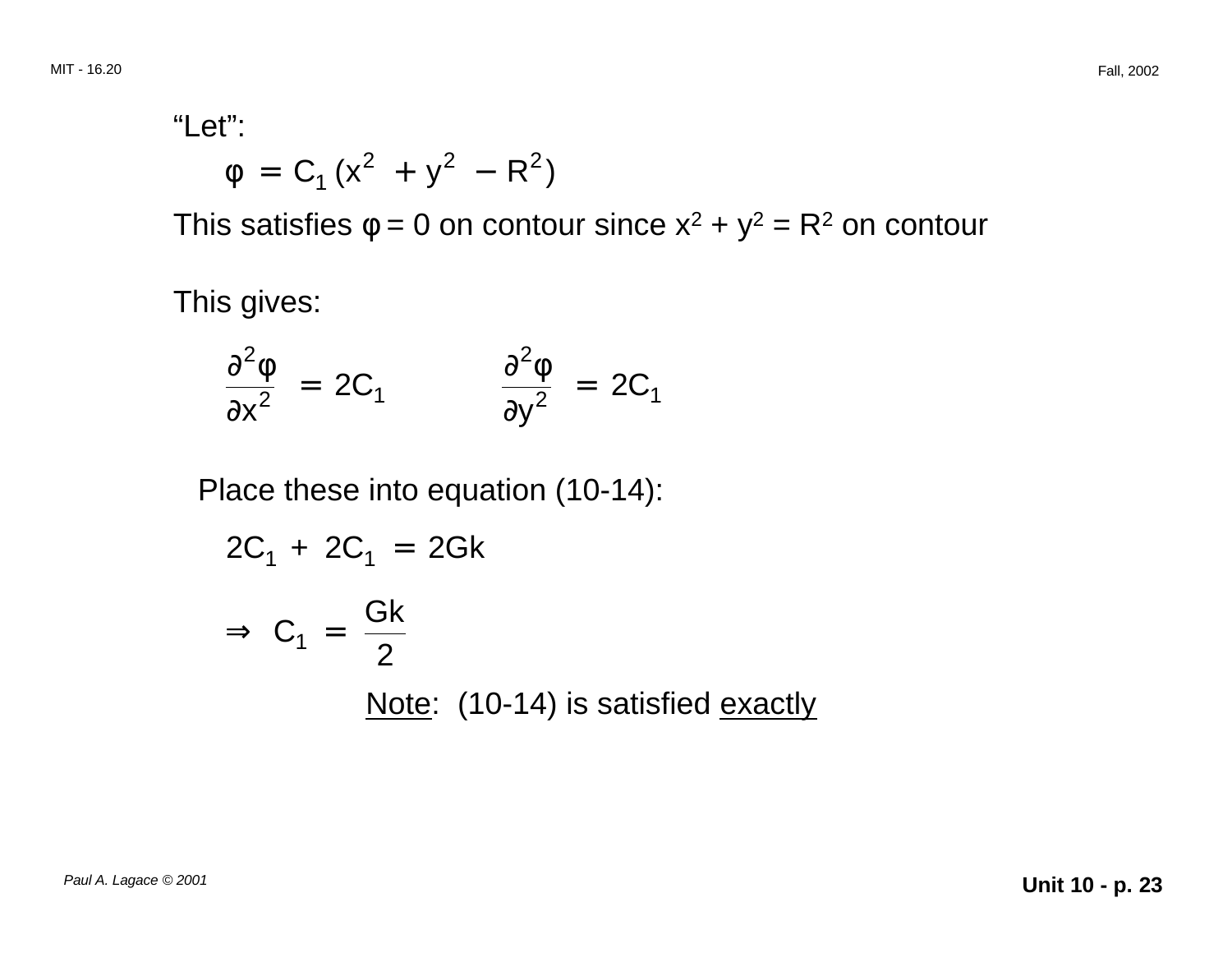Thus:

$$
\phi = \frac{Gk}{2} \left( x^2 + y^2 - R^2 \right)
$$

Satisfies boundary conditions and partial differential equation exactly

Now place this into equation (10-11):

$$
T = -2 \iint \phi \, dxdy
$$

**Figure 10.7 Representation of integration strip for circular cross-section** 



$$
T = Gk \int_{-R}^{R} \int_{-\sqrt{R^2 - y^2}}^{+\sqrt{R^2 - y^2}} (R^2 - y^2 - x^2) dxdy
$$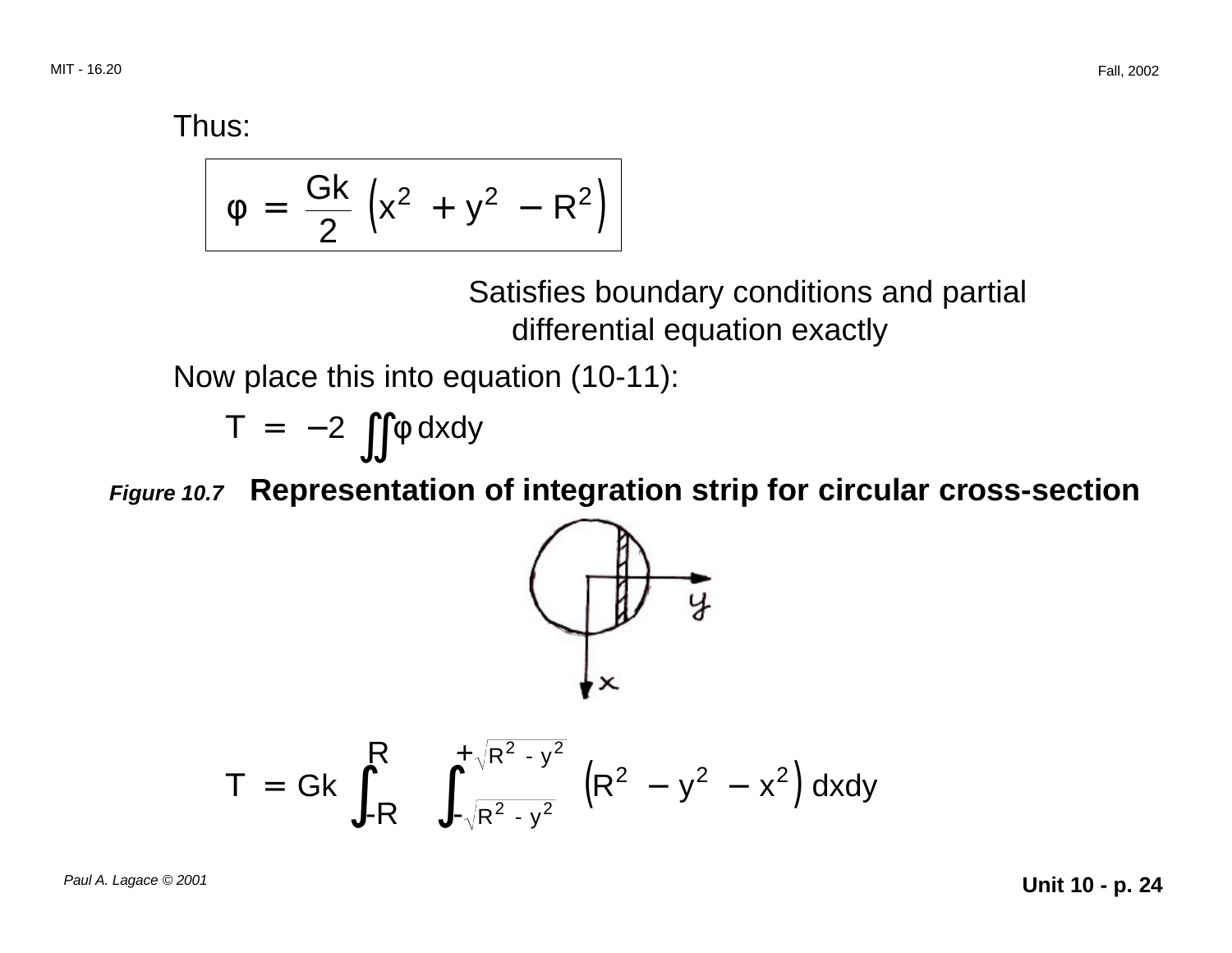$$
T = Gk \int_{-R}^{R} \left[ \left( R^{2} - y^{2} \right) x - \frac{x^{3}}{3} \right]_{-\sqrt{R^{2} - y^{2}}}^{+\sqrt{R^{2} - y^{2}}} dy
$$
  
\n
$$
= Gk \frac{4}{3} \int_{-R}^{R} \left( R^{2} - y^{2} \right)^{3/2} dy
$$
  
\n
$$
= Gk \frac{4}{3} \frac{1}{4} \left[ y \left( R^{2} - y^{2} \right)^{3/2} + \frac{3}{2} R^{2} y \sqrt{R^{2} - y^{2}} + \frac{3}{2} R^{4} \sin^{-1} \frac{y}{R} \right]_{-R}^{+R}
$$
  
\n
$$
= 0
$$
  
\n
$$
= 0
$$
  
\n
$$
= \frac{3}{2} R^{4} \pi
$$

This finally results in

$$
T = Gk \frac{\pi R^4}{2}
$$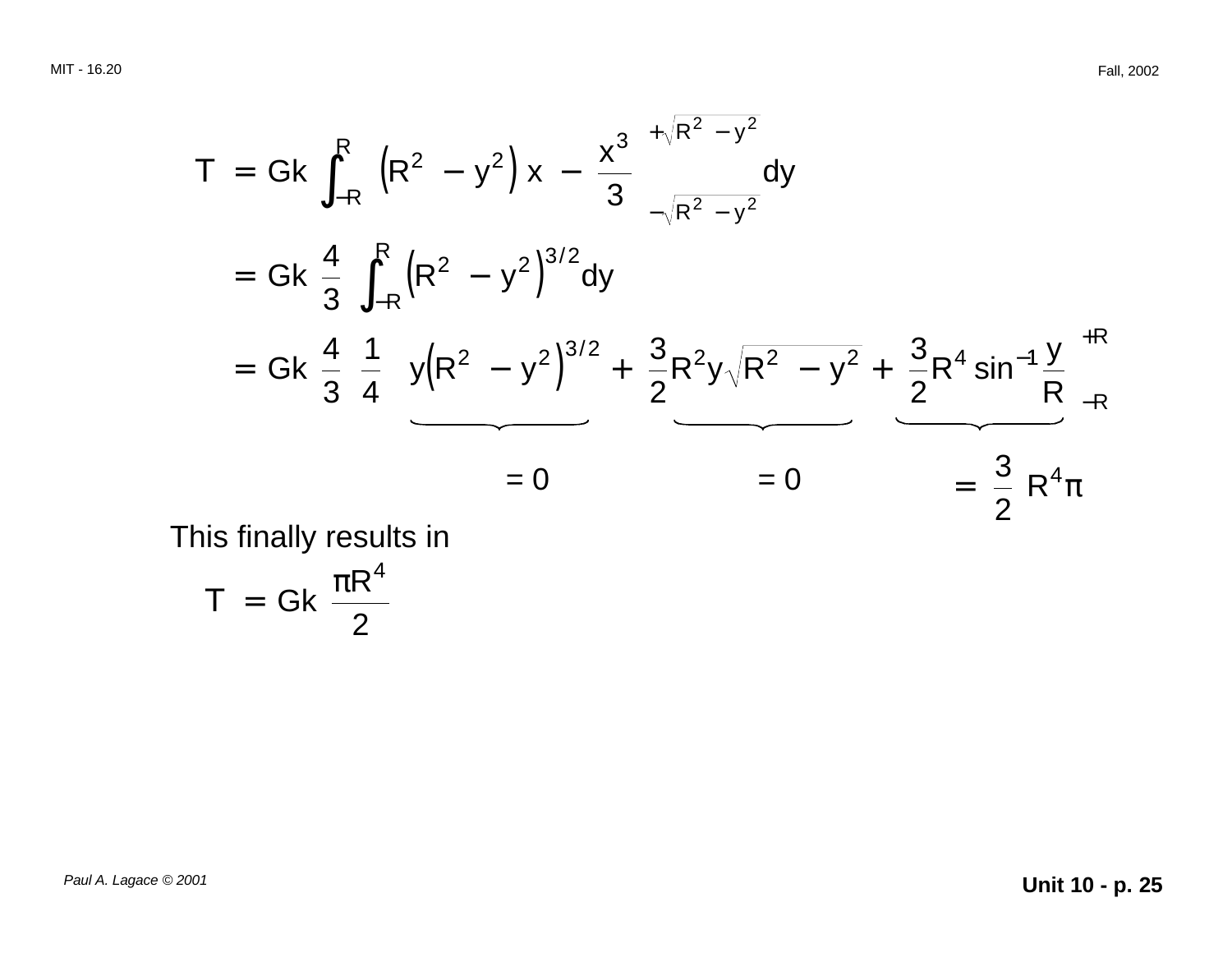Since k is the rate of twist:  $k = \frac{d\alpha}{n}$ , we can rewrite this as: dz

$$
\frac{d\alpha}{dz} = \frac{T}{GJ}
$$

where:  
\n
$$
J = \text{torsion constant} \left( = \frac{\pi R^4}{2} \text{ for a circle} \right)
$$
  
\n $\alpha = \text{amount of twist}$ 

and:

**GJ = torsional rigidity** 

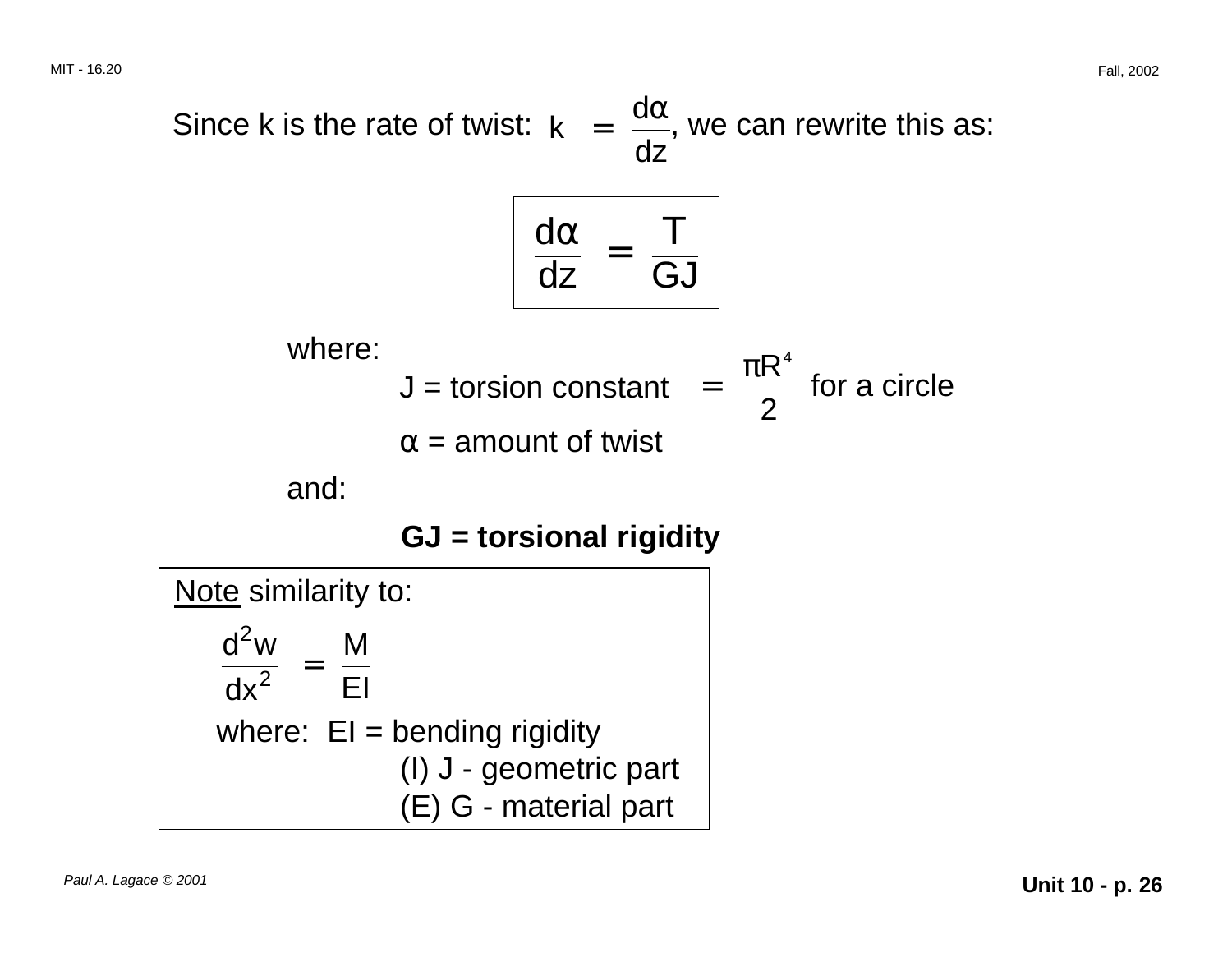MIT - 16.20 Fall, 2002

To get the stresses, use equation (10 - 9):

$$
\sigma_{yz} = \frac{\partial \phi}{\partial x} = Gkx = \frac{T}{J}x
$$
  

$$
\sigma_{xz} = -\frac{\partial \phi}{\partial y} = -Gky = -\frac{T}{J}y
$$

*Figure 10.8* **Representation of resultant shear stress,**  $\tau_{\sf res}$ **, as defined** 



**Define** a resultant stress:

$$
\tau = \sqrt{\sigma_{zx}^2 + \sigma_{zy}^2}
$$

$$
= \frac{T}{J} \sqrt{x^2 + y^2}
$$

$$
= r
$$

Paul A. Lagace © 2001 **Unit 10 - p. 27**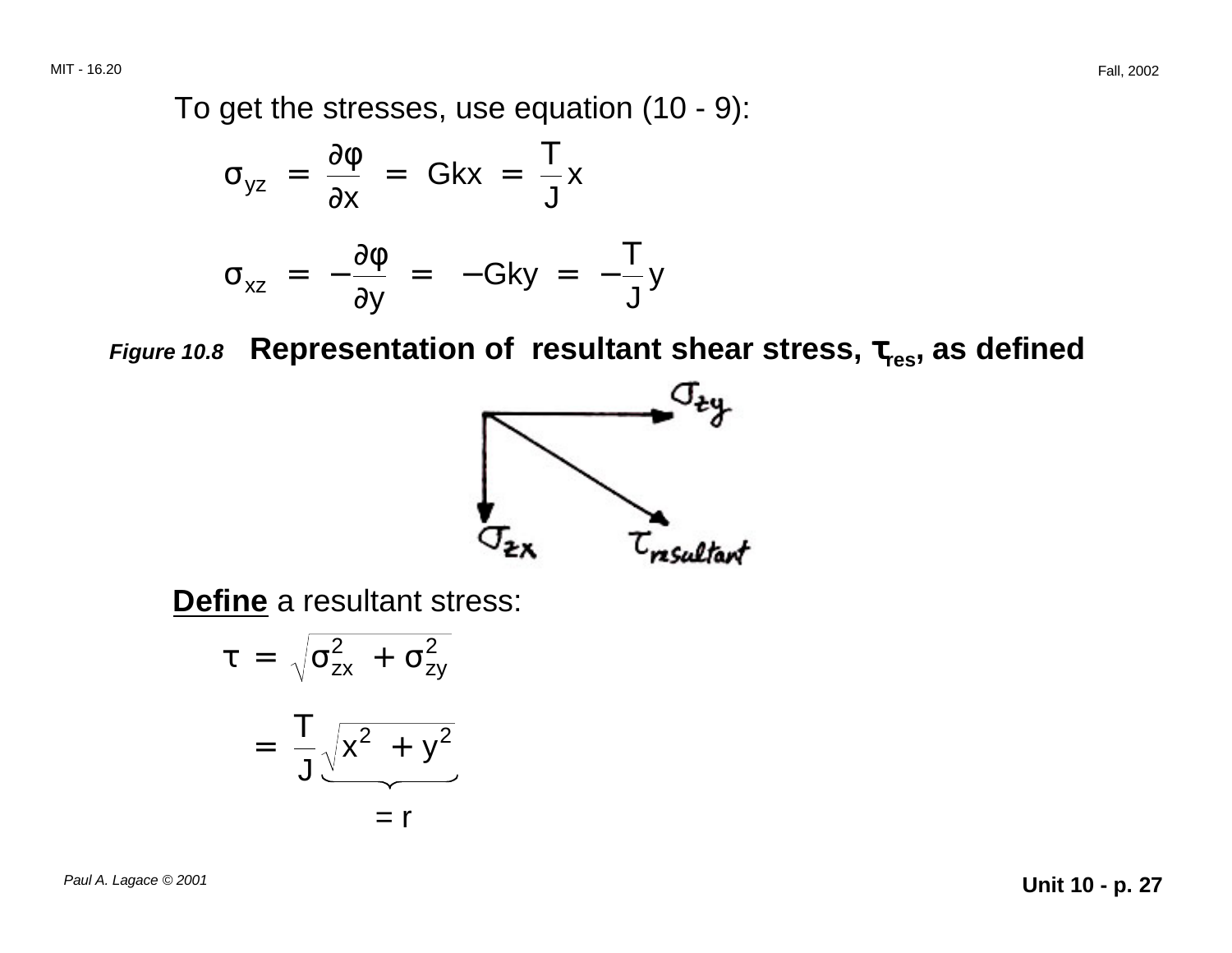#### The final result is:

$$
\tau = \frac{Tr}{J}
$$



**Figure 10.9 Representation of shear resultant stress for circular cross-section** 

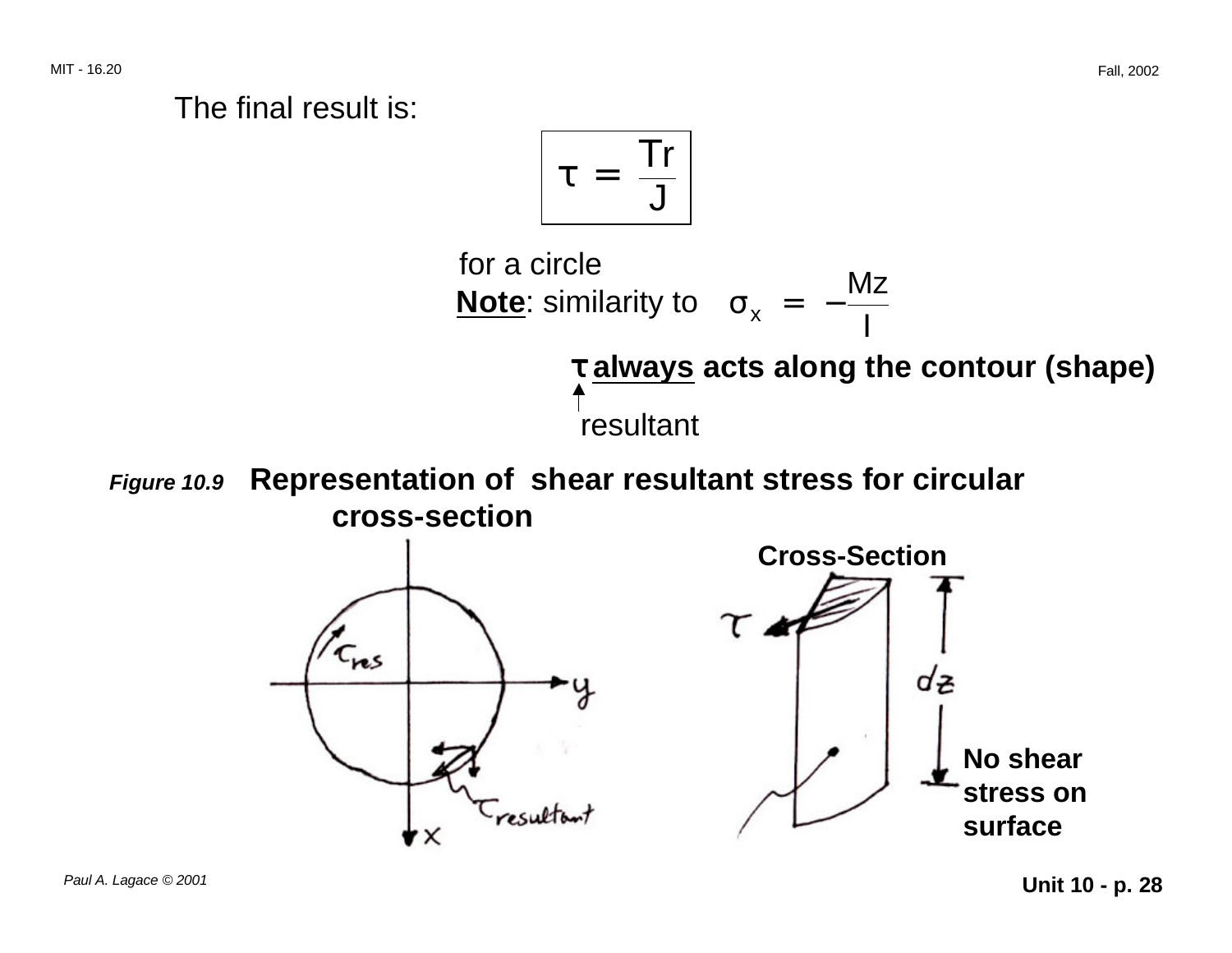Also note:

1. Contours of  $\phi$ : close together near edge  $\Rightarrow$  higher  $\tau$ **Figure 10.10 Representation of contours of torsional shear function** 



- 2. Stress pattern  $(\tau)$  creates twisting
- **Figure 10.11 Representation of shear stresses acting perpendicular to radial lines**

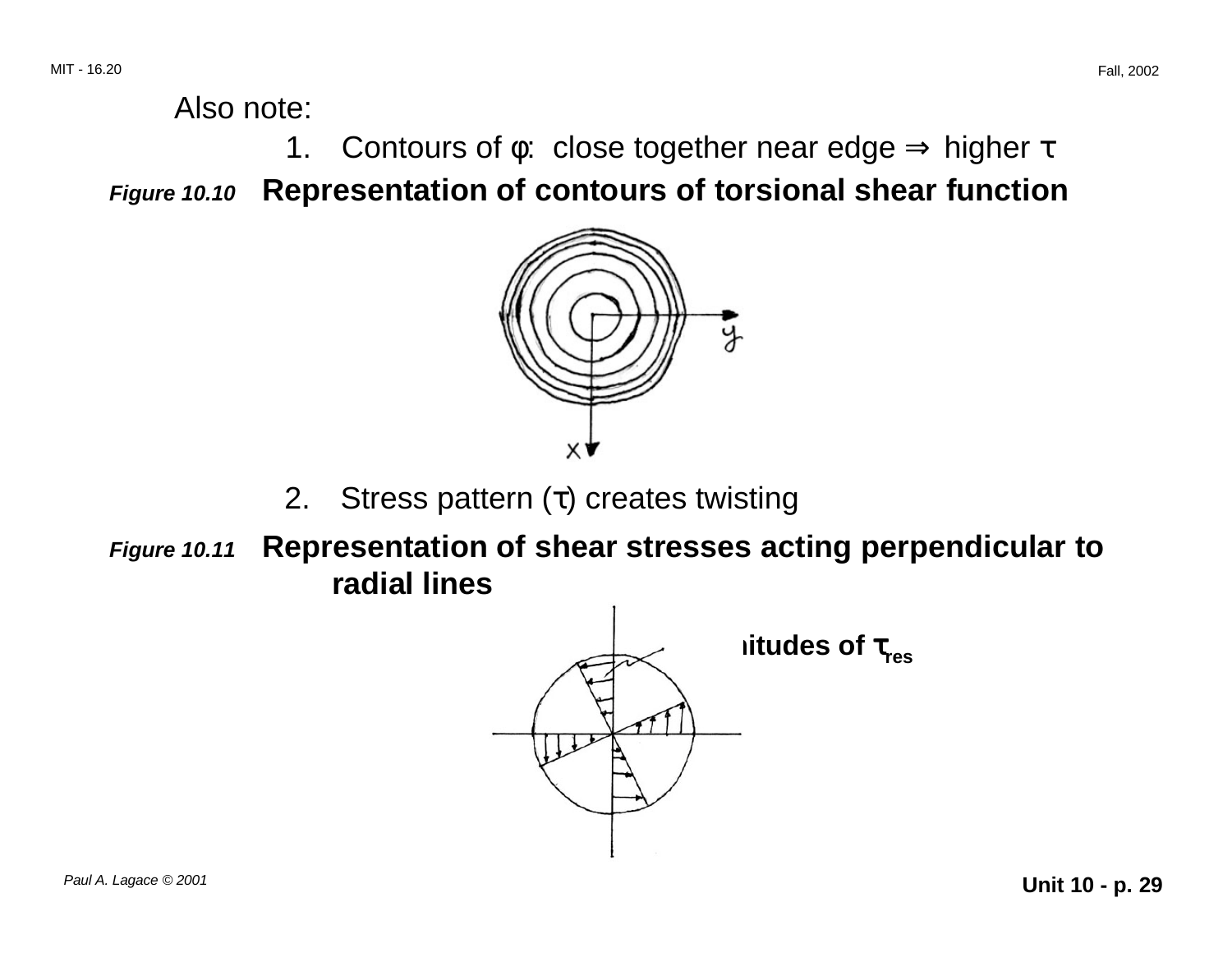To get the deflections, first find  $\alpha$ :

$$
\frac{d\alpha}{dz} = \frac{T}{GJ}
$$

(pure rotation of cross-section) integration yields:

$$
\alpha = \frac{Tz}{GJ} + C_1
$$
  
Let C<sub>1</sub> = 0 by saying  $\alpha$  = 0 @ z = 0

Use equations  $(10 - 1)$  and  $(10 - 2)$  to get:

$$
u = -yzk = -y \frac{Tz}{GJ}
$$

$$
v = xzk = x \frac{Tz}{GJ}
$$

Go to equations  $(10 - 12)$  and  $(10 - 13)$  to find w $(x, y)$ :

Equation (10 - 12) gives:

$$
\frac{\partial w}{\partial y} = \frac{\sigma_{yz}}{G} -kx
$$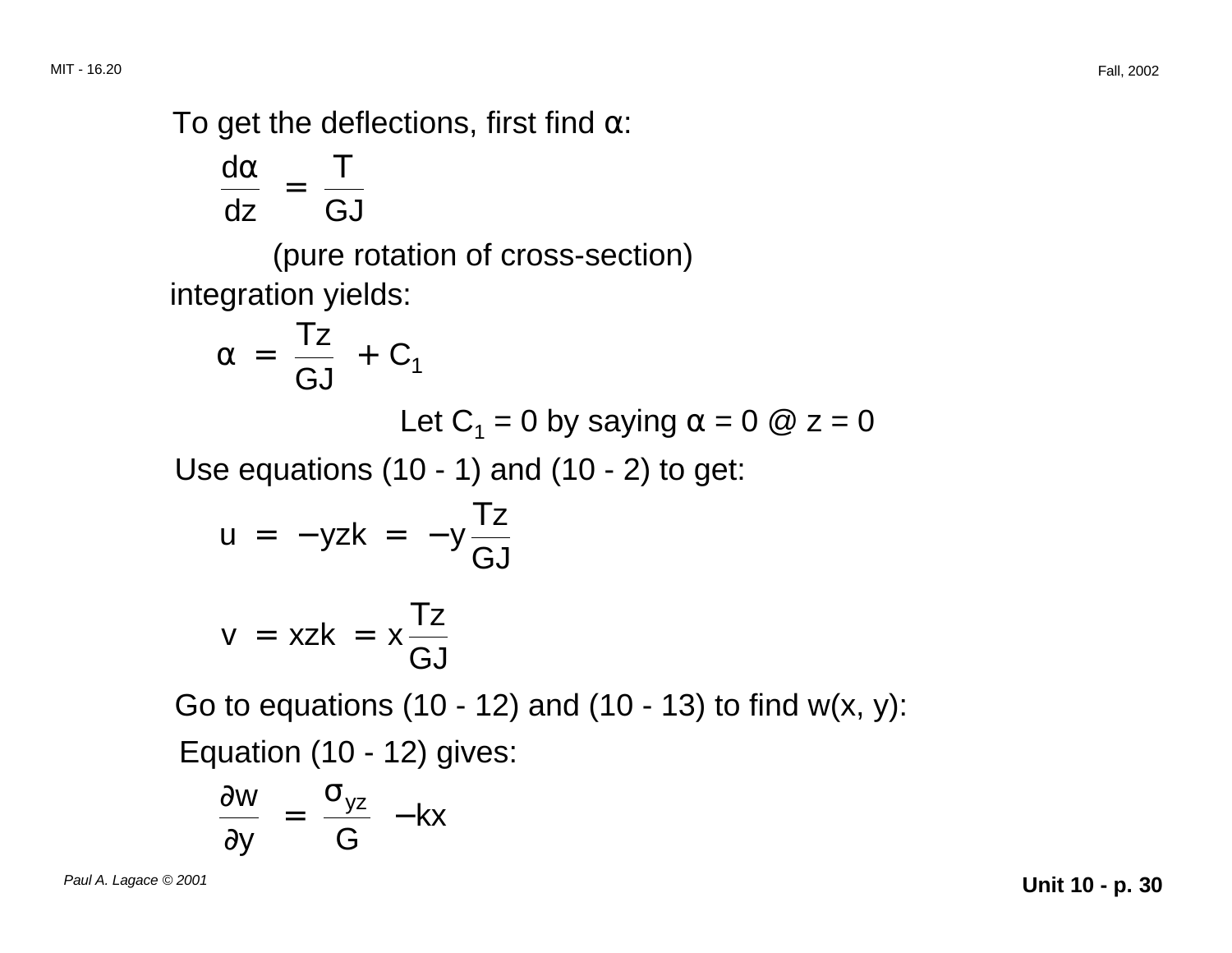using the result for  $\sigma_{vz}$ : ∂w Gkx  $=$   $\frac{5.01}{10}$  – kx = 0 ∂y G integration of this says  $w(x, y) = g_1(x)$  (not a function of y)

In a similar manner…

Equation (10 -13) gives:  
\n
$$
\frac{\partial w}{\partial x} = \frac{\sigma_{xz}}{G} + ky
$$
\nUsing  $\sigma_{xz} = -Gky$  gives:  
\n
$$
\frac{\partial w}{\partial x} = -\frac{Gky}{G} + ky = 0
$$
\nintegration tells us that:

 $w(x, y) = g<sub>2</sub>(y)$  (not a function of x)

Using these two results we see that if  $w(x, y)$  is neither a function of x nor y, then it must be a constant. Might as well take this as **zero**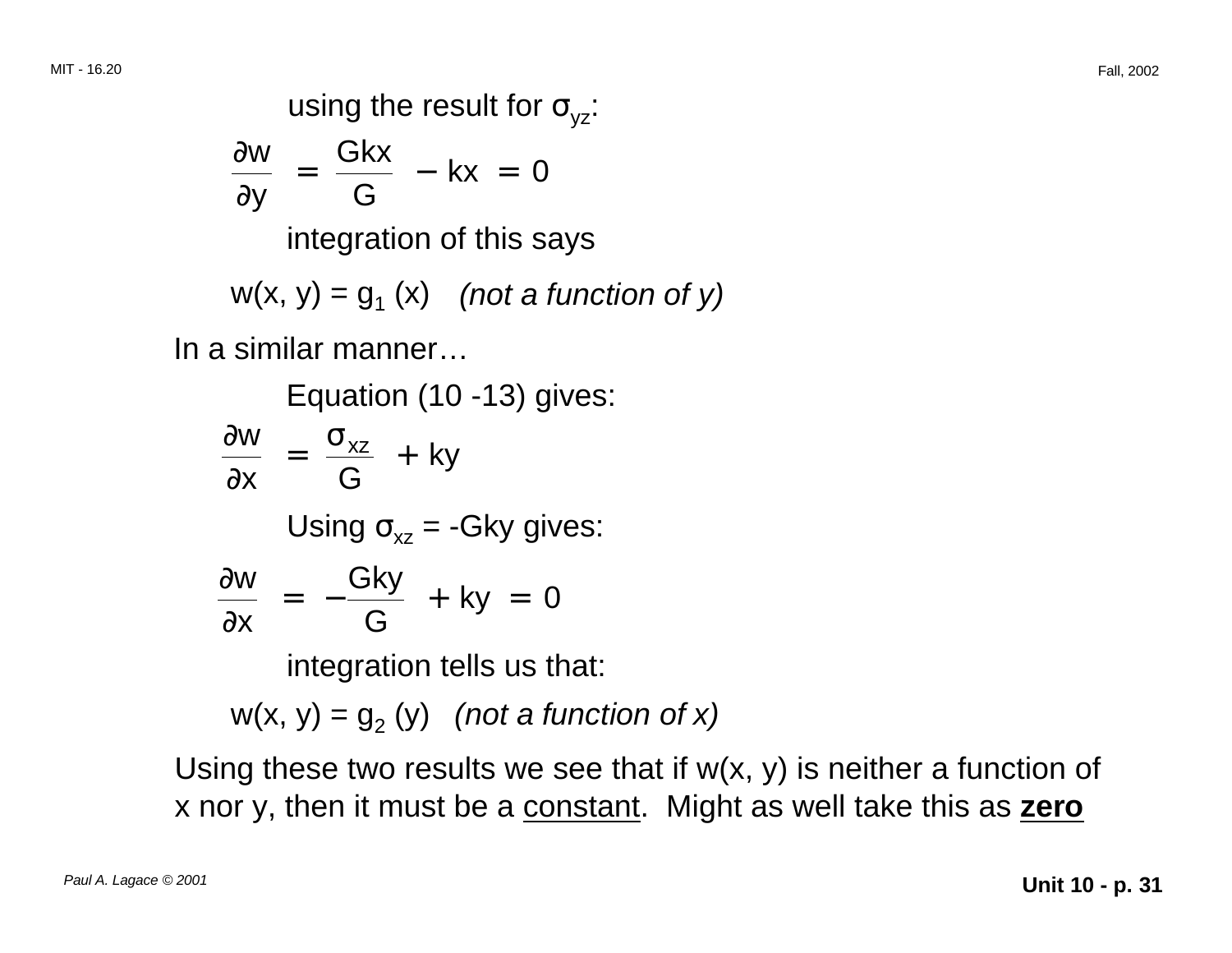(other constants just show a rigid displacement in z which is trivial)

#### $\Rightarrow$  w(x, y) = 0 **No warping for circular cross-sections**

(this is the only cross-section that has no warping)

#### Other Cross-Sections

In other cross-sections, warping is "the ability of the cross-section to resist torsion by differential bending".

2 parts for torsional rigidity

- Rotation
- • Warping

#### **Ellipse**

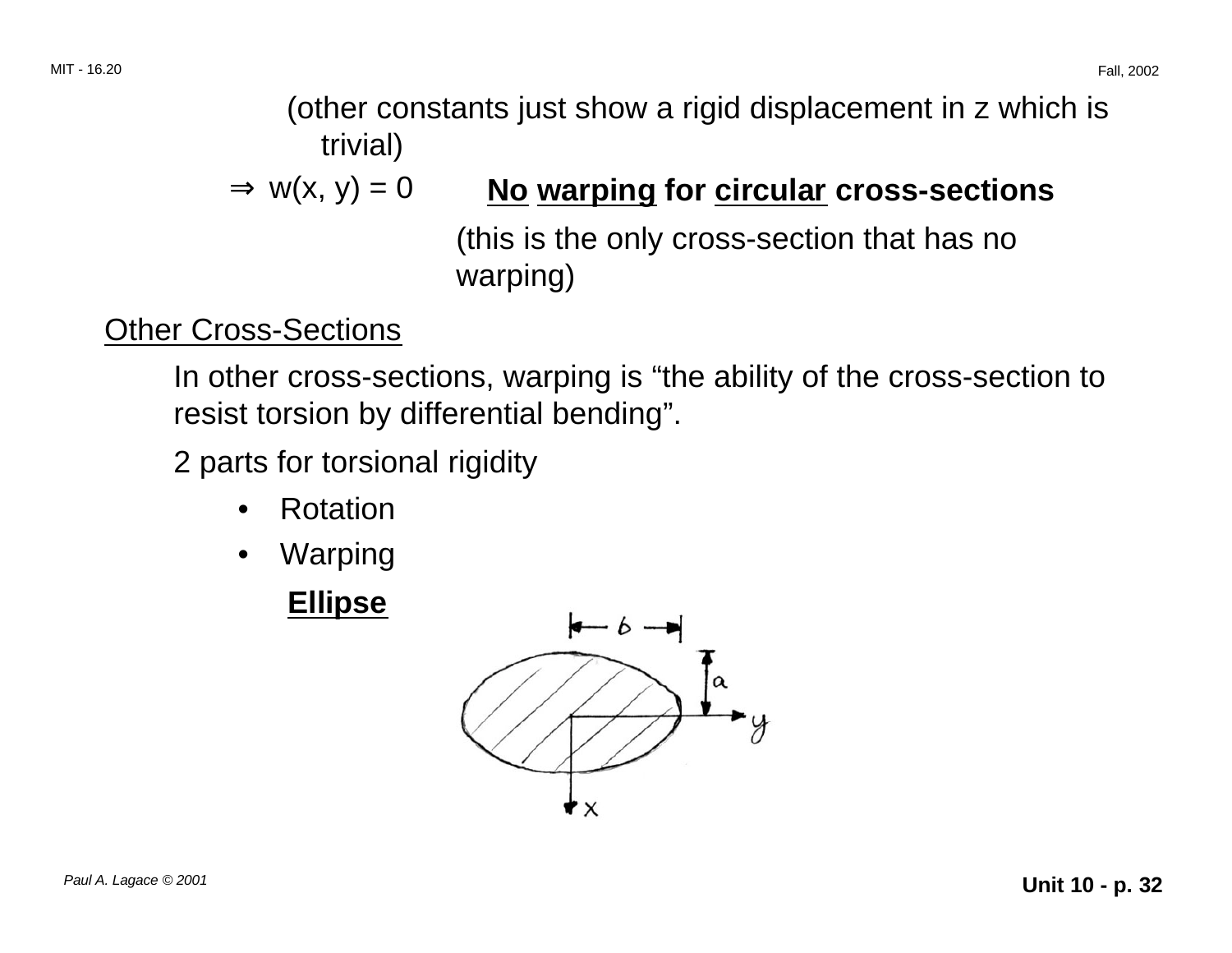$$
\phi = C_1 \left( \frac{x^2}{a^2} + \frac{y^2}{b^2} - 1 \right)
$$

#### **Equilateral Triangle**



$$
\phi = C_1 \left( x - \sqrt{3}y + \frac{2}{3}a \right) \left( x + \sqrt{3}y - \frac{2}{3}a \right) \left( x + \frac{1}{3}a \right)
$$

#### **Rectangle**